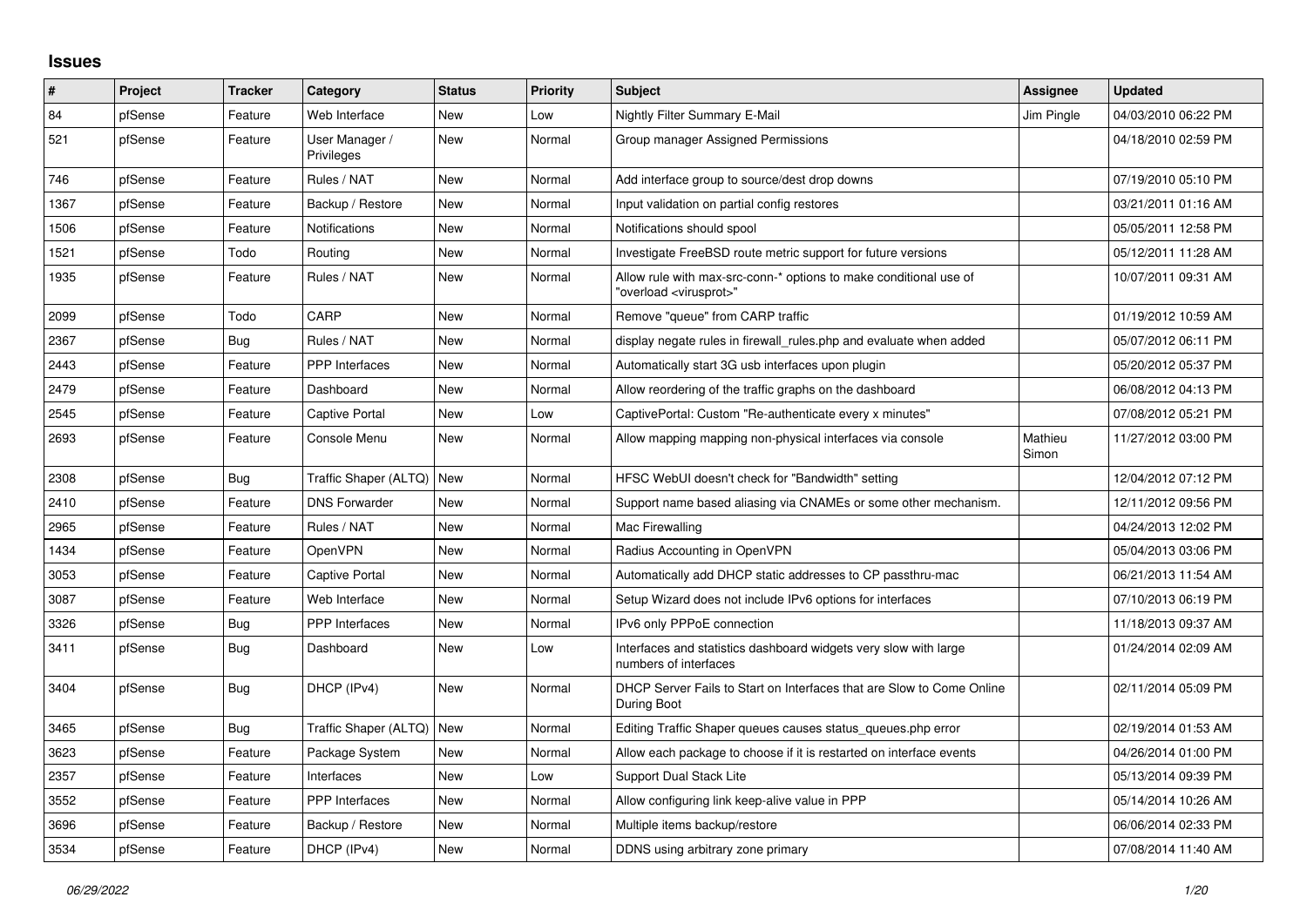| $\vert$ # | Project             | <b>Tracker</b> | Category                            | <b>Status</b> | <b>Priority</b> | Subject                                                                                                 | Assignee   | <b>Updated</b>      |
|-----------|---------------------|----------------|-------------------------------------|---------------|-----------------|---------------------------------------------------------------------------------------------------------|------------|---------------------|
| 2335      | pfSense             | <b>Bug</b>     | <b>Operating System</b>             | New           | Normal          | <b>IGMPProxy and CARP Results in System Instability Upon Reboot</b>                                     |            | 07/19/2014 10:25 PM |
| 3793      | pfSense             | Feature        | Rules / NAT                         | New           | Normal          | Enable external authentication support for rules                                                        |            | 08/05/2014 01:09 PM |
| 2117      | pfSense             | Feature        | <b>Operating System</b>             | New           | Normal          | 6RD support for ISPs like Swisscom                                                                      |            | 08/22/2014 10:40 AM |
| 3899      | pfSense             | Feature        | Web Interface                       | New           | Normal          | Add feature to allow reordering of <package> items in config.xml</package>                              |            | 09/27/2014 04:40 PM |
| 3943      | pfSense             | Feature        | <b>Operating System</b>             | New           | Low             | pf - divert-reply not implemented (usefull for haproxy)                                                 |            | 10/16/2014 06:42 PM |
| 1848      | pfSense             | Bug            | <b>Traffic Shaper</b><br>(Limiters) | Confirmed     | Normal          | Limiters after policy routing has taken place do not behave correctly                                   |            | 10/25/2014 09:18 PM |
| 3358      | pfSense             | Bug            | Package System                      | <b>New</b>    | Normal          | new version of <include file=""> is not required during reinstall all</include>                         |            | 12/26/2014 12:13 PM |
| 2593      | pfSense             | Feature        | <b>XMLRPC</b>                       | New           | Normal          | sync NTPD, SNMP config between HA members                                                               |            | 01/14/2015 09:04 AM |
| 4292      | pfSense             | Feature        | <b>RRD Graphs</b>                   | <b>New</b>    | Normal          | Show 95th Percentile for IPv6 Traffic in RRD Graphs                                                     |            | 01/25/2015 02:24 PM |
| 4374      | pfSense             | Feature        | <b>Notifications</b>                | New           | Low             | Add timestamps to notification e-mails                                                                  |            | 02/05/2015 12:43 AM |
| 4467      | pfSense             | Bug            | Traffic Shaper (ALTQ)   New         |               | Normal          | Traffic Graphs shows wrong throughput when traffic shaping enabled                                      |            | 02/23/2015 05:31 PM |
| 4506      | pfSense<br>Packages | Feature        | FreeRADIUS                          | New           | Normal          | FreeRADIUS groups/hunt groups                                                                           |            | 03/10/2015 08:51 PM |
| 228       | pfSense             | Feature        | Multi-WAN                           | New           | Normal          | Multi-WAN support with same gateway on multiple WANs                                                    |            | 04/11/2015 01:10 AM |
| 4646      | pfSense             | Feature        | Dashboard                           | New           | Normal          | Recover valuable vertical screen real estate in dashboard                                               |            | 04/20/2015 07:46 PM |
| 4680      | pfSense             | Bug            | <b>DHCP Relay</b>                   | New           | Normal          | DHCP relay does not work with DHCP server on other end of OpenVPN<br>tunnel                             |            | 05/05/2015 06:55 PM |
| 4724      | pfSense             | Feature        | <b>Captive Portal</b>               | New           | Low             | Captive Portal Status Add Client Hostname                                                               |            | 05/22/2015 08:38 AM |
| 4798      | pfSense             | Feature        | <b>DNS Resolver</b>                 | New           | Normal          | Make host and domain overrides available to both DNS Resolver and<br><b>DNS Forwarder</b>               |            | 06/29/2015 02:14 AM |
| 4845      | pfSense             | Bug            | CARP                                | Confirmed     | High            | CARP preemption doesn't switch to backup where connectivity between<br>systems is lost but not NIC link |            | 07/28/2015 07:55 AM |
| 4989      | pfSense             | Feature        | <b>IPsec</b>                        | <b>New</b>    | Normal          | Allow all valid strongswan remote gateway options in gui                                                |            | 08/20/2015 02:57 PM |
| 5075      | pfSense             | Bug            | Rules / NAT                         | Confirmed     | Normal          | pf errors that don't return a line number on first line don't file notice                               |            | 09/01/2015 06:42 PM |
| 4628      | pfSense             | Feature        | Web Interface                       | <b>New</b>    | Normal          | Add GUI to manage loader tunables (e.g. loader.conf.local)                                              |            | 09/16/2015 04:28 PM |
| 1186      | pfSense             | <b>Bug</b>     | <b>RRD Graphs</b>                   | Confirmed     | Normal          | When in pure routing mode the rrd graphs are blank                                                      |            | 09/16/2015 04:31 PM |
| 5307      | pfSense             | Feature        | <b>RRD Graphs</b>                   | New           | Low             | Add logarithmic scale option to RRD graphs                                                              |            | 10/14/2015 07:37 AM |
| 5360      | pfSense             | Feature        | UPnP/NAT-PMP                        | New           | Normal          | Add possibility to configure independent "UPnP & NAT-PMP" instances                                     |            | 10/31/2015 04:25 AM |
| 5174      | pfSense<br>Packages | Feature        | <b>NRPE</b>                         | New           | Normal          | nrpe: check_sensors doesnt work, missing Imsensors                                                      |            | 11/15/2015 12:49 AM |
| 4406      | pfSense             | <b>Bug</b>     | <b>Operating System</b>             | Confirmed     | Normal          | ALTQ problems with wireless cloned interfaces                                                           | Luiz Souza | 11/19/2015 12:06 AM |
| 5469      | pfSense             | <b>Bug</b>     | Package System                      | Confirmed     | Low             | package.dtd XSD schema is a piece of pathetic, useless, unmaintained<br>junk                            |            | 11/22/2015 06:26 AM |
| 5525      | pfSense             | Feature        | OpenVPN                             | New           | Normal          | Add static routes for OpenVPN client remote peer addresses when<br>using non-default WANs               |            | 11/25/2015 08:44 AM |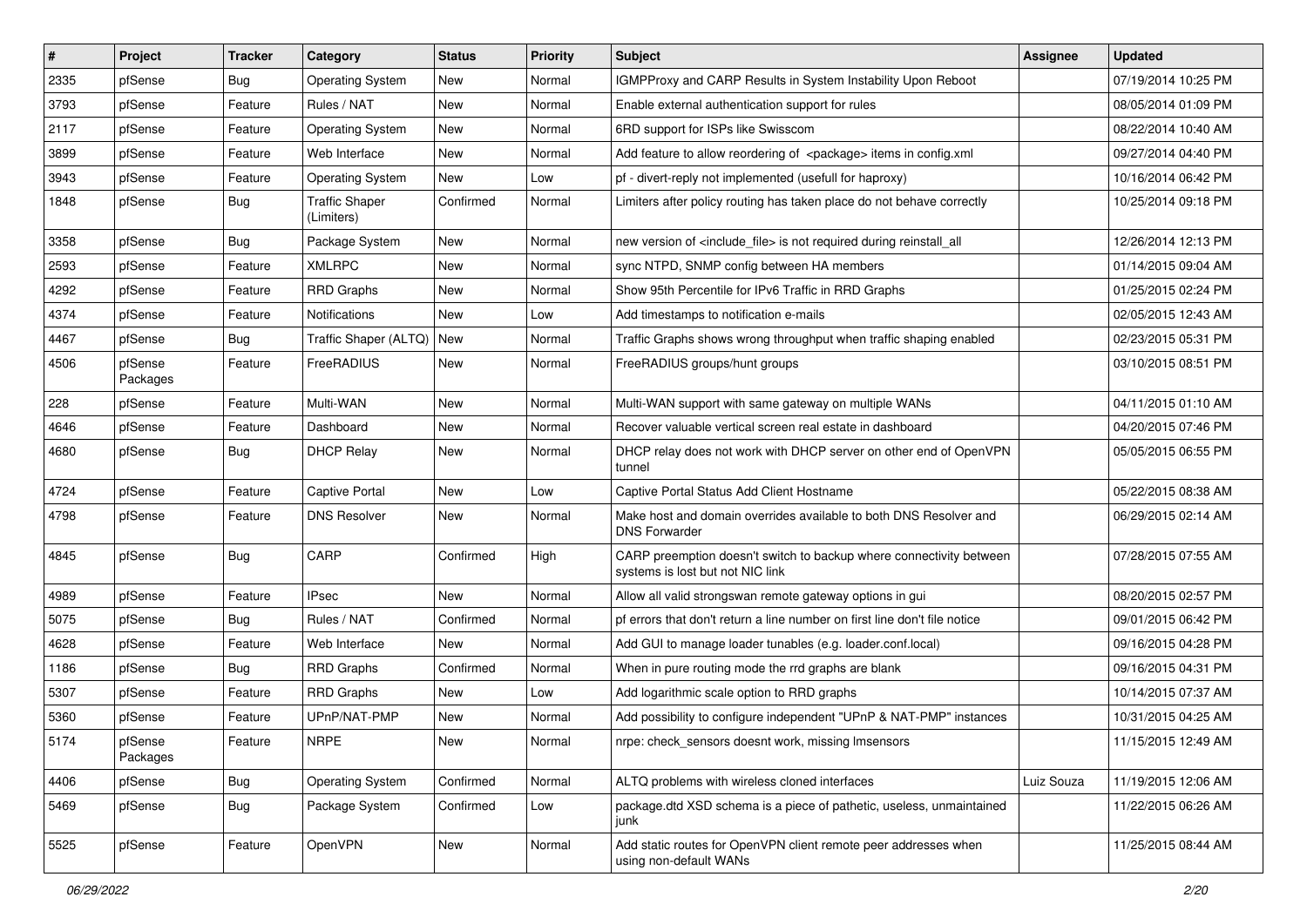| ∦    | Project             | <b>Tracker</b> | Category                     | <b>Status</b> | <b>Priority</b> | <b>Subject</b>                                                                                               | <b>Assignee</b>      | <b>Updated</b>      |
|------|---------------------|----------------|------------------------------|---------------|-----------------|--------------------------------------------------------------------------------------------------------------|----------------------|---------------------|
| 3115 | pfSense             | Feature        | Multi-WAN                    | New           | Normal          | Traffic shaping for multi WAN                                                                                |                      | 12/07/2015 02:20 PM |
| 5658 | pfSense             | <b>Bug</b>     | <b>Captive Portal</b>        | Confirmed     | Low             | Files with the same name cannot be uploaded to multiple captive portal<br>zones                              |                      | 12/18/2015 07:19 PM |
| 290  | pfSense             | Feature        | Multi-WAN                    | New           | Low             | Add Multi-WAN awareness to UPnP                                                                              |                      | 01/06/2016 05:24 PM |
| 5751 | pfSense<br>Packages | Bug            | squidguard                   | New           | Normal          | SquidGuard target categories not saved when long "Domain List" is<br>provided                                |                      | 01/10/2016 08:55 AM |
| 4501 | pfSense             | Feature        | Notifications                | New           | Normal          | Allow email report to send multiple destination                                                              |                      | 02/06/2016 04:07 AM |
| 3706 | pfSense             | Bug            | User Manager /<br>Privileges | New           | Normal          | Permission order affects default page on limited accounts, but can't<br>reorder                              |                      | 02/06/2016 04:10 AM |
| 2276 | pfSense             | Feature        | Certificates                 | <b>New</b>    | Normal          | Remote CRL fetch support                                                                                     |                      | 02/06/2016 04:14 AM |
| 1574 | pfSense             | Feature        | User Manager /<br>Privileges | New           | Normal          | Password quality enforcment.                                                                                 |                      | 02/06/2016 04:15 AM |
| 4165 | pfSense             | Feature        | Rules / NAT                  | New           | Low             | Allow for security zones when defining interfaces and firewall rules.                                        |                      | 02/06/2016 04:35 AM |
| 5445 | pfSense             | Todo           | Web Interface                | New           | Normal          | Improve banner for "background activity"                                                                     |                      | 02/06/2016 04:43 AM |
| 32   | pfSense             | Todo           | User Manager /<br>Privileges | New           | Normal          | PPPoE Server users integration with user manager                                                             |                      | 02/06/2016 04:53 AM |
| 33   | pfSense             | Todo           | User Manager /<br>Privileges | New           | Normal          | L2TP users integration with user manager                                                                     |                      | 02/06/2016 04:53 AM |
| 371  | pfSense             | Feature        | Rules / NAT                  | New           | Normal          | Allow moving of bogon and RFC 1918 rules                                                                     |                      | 02/06/2016 04:53 AM |
| 96   | pfSense             | Feature        | Rules / NAT                  | New           | Normal          | Add "All local networks" to source and destination drop down boxen in<br>firewall rules                      |                      | 02/06/2016 04:53 AM |
| 986  | pfSense             | Feature        | Web Interface                | New           | Normal          | Dynamic states view                                                                                          |                      | 02/06/2016 04:58 AM |
| 1307 | pfSense             | Feature        | Web Interface                | New           | Normal          | Request: Option To Resolve Addresses in State Table Summary                                                  |                      | 02/06/2016 04:58 AM |
| 2138 | pfSense             | <b>Bug</b>     | <b>RRD Graphs</b>            | New           | Normal          | RRD Wireless graph broken in BSS mode                                                                        |                      | 02/06/2016 04:59 AM |
| 2025 | pfSense             | Feature        | <b>Captive Portal</b>        | New           | Normal          | Captive Portal: Easy accessible Logout page instead of Logout pop-up<br>window                               |                      | 02/06/2016 04:59 AM |
| 2315 | pfSense             | Feature        | Traffic Shaper (ALTQ)   New  |               | Normal          | Traffic Shaper - Adaptive Bandwidth Management                                                               |                      | 02/06/2016 05:07 AM |
| 5480 | pfSense             | Todo           | Web Interface                | New           | Low             | inconsistent display of default values in fields                                                             | Jared Dillard        | 03/01/2016 04:59 PM |
| 5950 | pfSense             | Feature        | DHCP (IPv6)                  | New           | Normal          | DHCPv6 Server support for PD of PD-obtained networks                                                         |                      | 03/04/2016 03:04 AM |
| 5474 | pfSense             | Feature        | Interfaces                   | New           | Normal          | Add 802.1x configuration to wired interfaces.                                                                |                      | 03/16/2016 04:32 PM |
| 5835 | pfSense             | Feature        | OpenVPN                      | New           | Very Low        | Improve OpenVPN client gateway detection in edge cases where the<br>remote does not send gateway information |                      | 03/20/2016 12:29 AM |
| 1675 | pfSense             | Bug            | Captive Portal               | New           | Normal          | Captive portal logout problems with pop-up blockers.                                                         | <b>Jared Dillard</b> | 03/28/2016 01:37 PM |
| 3862 | pfSense             | Feature        | <b>IGMP Proxy</b>            | New           | Normal          | Allow configuration of IGMP proxy's 'quickleave' parameter from the web<br>interface                         |                      | 04/05/2016 03:24 AM |
| 6023 | pfSense<br>Packages | <b>Bug</b>     | Suricata                     | New           | Low             | Traffic Shaper (pfsense 2.3) Suricata V3.0 Inline Mode Operation                                             | Luiz Souza           | 04/15/2016 05:59 AM |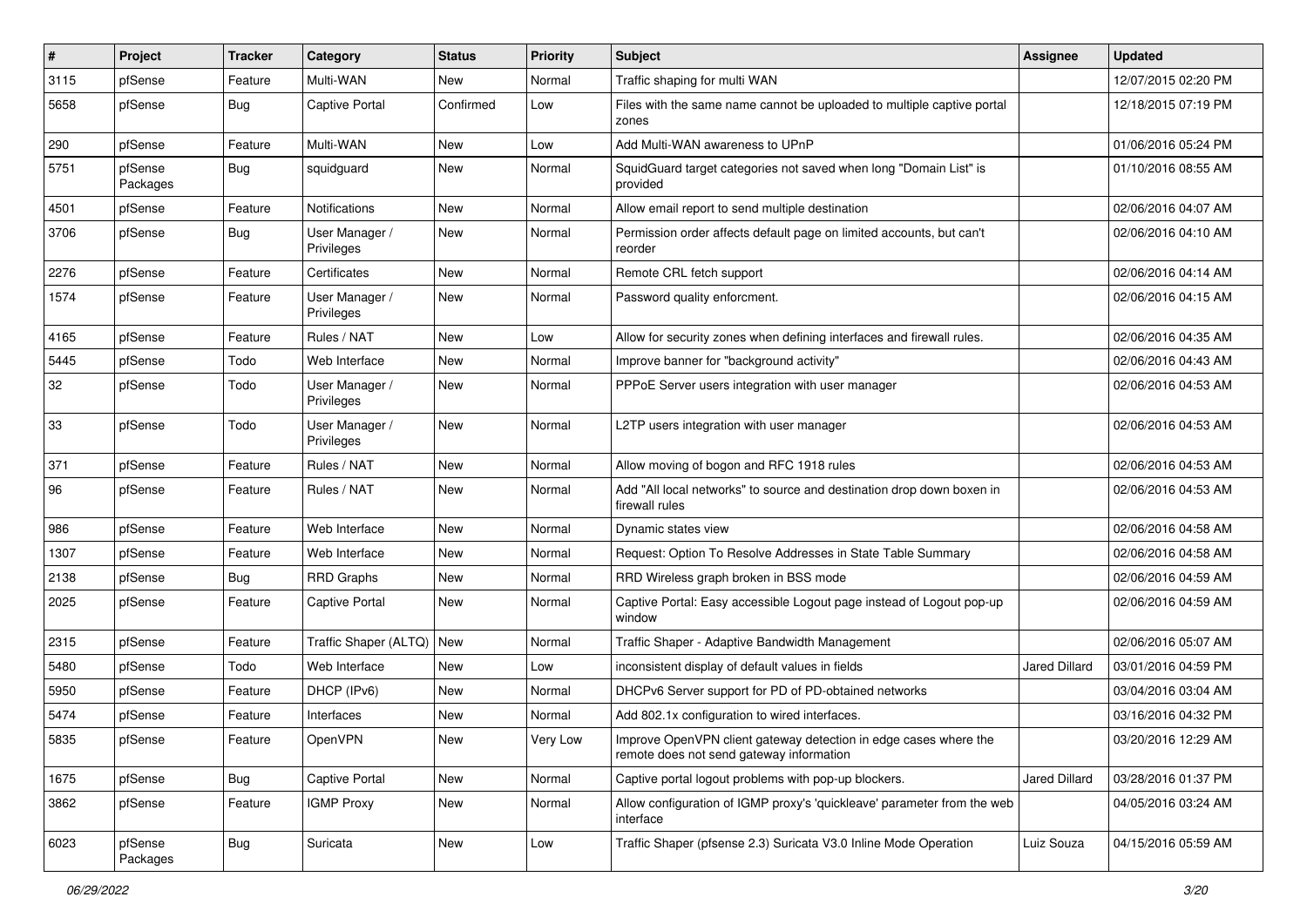| $\vert$ # | Project             | <b>Tracker</b> | Category                                        | <b>Status</b> | <b>Priority</b> | <b>Subject</b>                                                                                | Assignee             | <b>Updated</b>      |
|-----------|---------------------|----------------|-------------------------------------------------|---------------|-----------------|-----------------------------------------------------------------------------------------------|----------------------|---------------------|
| 6213      | pfSense             | Feature        | Psec                                            | New           | Normal          | IPSEC: IPV4/IPV6 dual-interface-stack support for Mobile IKE                                  |                      | 04/20/2016 07:48 AM |
| 6215      | pfSense             | Feature        | Web Interface                                   | <b>New</b>    | Normal          | Create consistent UI for admin access security                                                |                      | 04/20/2016 03:05 PM |
| 6255      | pfSense             | <b>Bug</b>     | <b>PPP</b> Interfaces                           | Confirmed     | Low             | PPP Country/Provider/Plan configuration not saved                                             |                      | 04/25/2016 07:15 PM |
| 6361      | pfSense             | Bug            | Web Interface                                   | New           | Low             | Responsive Mobile Menu issue                                                                  |                      | 05/16/2016 12:09 PM |
| 6386      | pfSense             | Bug            | <b>IPv6 Router</b><br>Advertisements<br>(RADVD) | New           | Low             | Switching Router Advertisements to disabled should broadcast IP<br>Removal messages           |                      | 05/22/2016 10:44 PM |
| 6390      | pfSense             | Todo           | Dashboard                                       | <b>New</b>    | Low             | Autoscale from Traffic Graph not correct size (big graphs)                                    |                      | 05/23/2016 01:38 PM |
| 6220      | pfSense             | <b>Bug</b>     | <b>Operating System</b>                         | Confirmed     | Normal          | state mismatch with host-initiated traffic matching binat to IP not locally<br>assigned       | Luiz Souza           | 06/08/2016 09:23 AM |
| 6471      | pfSense<br>Packages | Bug            | squidguard                                      | New           | Normal          | pfsense 2.3.1 squidguard -> common ACL -> Target Rules List<br>missing                        |                      | 06/08/2016 06:22 PM |
| 6493      | pfSense             | Bug            | Web Interface                                   | Confirmed     | Normal          | Dynamic DNS clients slow page load                                                            |                      | 06/17/2016 03:43 AM |
| 6500      | pfSense             | Feature        | Package System                                  | New           | Normal          | Should be a way to determine which packages are available without<br>having to update/install |                      | 06/17/2016 05:34 PM |
| 6517      | pfSense             | Bug            | <b>IPsec</b>                                    | Confirmed     | Normal          | Adding mobile IPsec phase 2 entries requires restart of strongswan                            |                      | 06/21/2016 11:04 PM |
| 6521      | pfSense<br>Packages | Bug            | squidguard                                      | New           | Normal          | pfsense 2.3.1 squidguard -> Groups ACL -> Target Rules List missing                           |                      | 06/25/2016 10:49 PM |
| 6580      | pfSense             | Bug            | <b>Operating System</b>                         | Confirmed     | Normal          | Bridge with down member interface sends ICMP unreachables where it<br>shouldn't               |                      | 07/05/2016 05:40 PM |
| 4428      | pfSense             | Bug            | Interfaces                                      | Confirmed     | Normal          | Setting media option on em(4) leads to infinite link cycling                                  |                      | 07/06/2016 12:45 AM |
| 5887      | pfSense             | Bug            | Interfaces                                      | Confirmed     | Normal          | hardware_offloading_applyflags sets/unsets most values when already<br>set correctly          |                      | 07/06/2016 03:31 PM |
| 5355      | pfSense             | Bug            | <b>IPsec</b>                                    | <b>New</b>    | High            | on Dynamic WAN IP (DHCP Client) it takes 10 minutes before Phase1<br>reconnects               |                      | 07/08/2016 10:29 PM |
| 4010      | pfSense             | Feature        | OpenVPN                                         | New           | Normal          | OpenVPN always loads engines available on openssl                                             |                      | 07/08/2016 10:29 PM |
| 5791      | pfSense             | Bug            | Rules / NAT                                     | Confirmed     | Normal          | tftp-proxy functionality is easilly broken by unrelated rules                                 |                      | 07/10/2016 12:24 AM |
| 6605      | pfSense             | Bug            | Interfaces                                      | Confirmed     | Normal          | rc.linkup logic issues with actions taken                                                     |                      | 07/12/2016 07:46 PM |
| 3382      | pfSense             | <b>Bug</b>     | <b>IGMP Proxy</b>                               | New           | Normal          | IGMPPROXY fails with more than 32 interfaces                                                  |                      | 07/12/2016 11:01 PM |
| 6608      | pfSense             | Feature        | Backup / Restore                                | New           | Low             | backup and restore dhcp                                                                       |                      | 07/13/2016 04:09 PM |
| 6614      | pfSense             | <b>Bug</b>     | Web Interface                                   | Confirmed     | Normal          | Dashboard high CPU usage                                                                      |                      | 07/14/2016 03:04 PM |
| 6569      | pfSense             | Feature        | <b>NTPD</b>                                     | New           | Normal          | Support Rockwell ZODIAC binary protocol (Jupiter receiver) for high<br>precision              | Jim Pingle           | 07/18/2016 11:45 AM |
| 6627      | pfSense             | <b>Bug</b>     | Rules / NAT                                     | New           | Normal          | floating tab match rules ignore quick action so should be removed                             |                      | 07/18/2016 02:15 PM |
| 6697      | pfSense             | Todo           | Web Interface                                   | New           | Low             | White squares around the numeric values in the Status / Queues page                           | <b>Jared Dillard</b> | 08/15/2016 03:19 AM |
| 6727      | pfSense             | Todo           | Web Interface                                   | New           | Very Low        | Missing file apple-touch-icon-precomposed.png?                                                | Jared Dillard        | 08/18/2016 02:10 PM |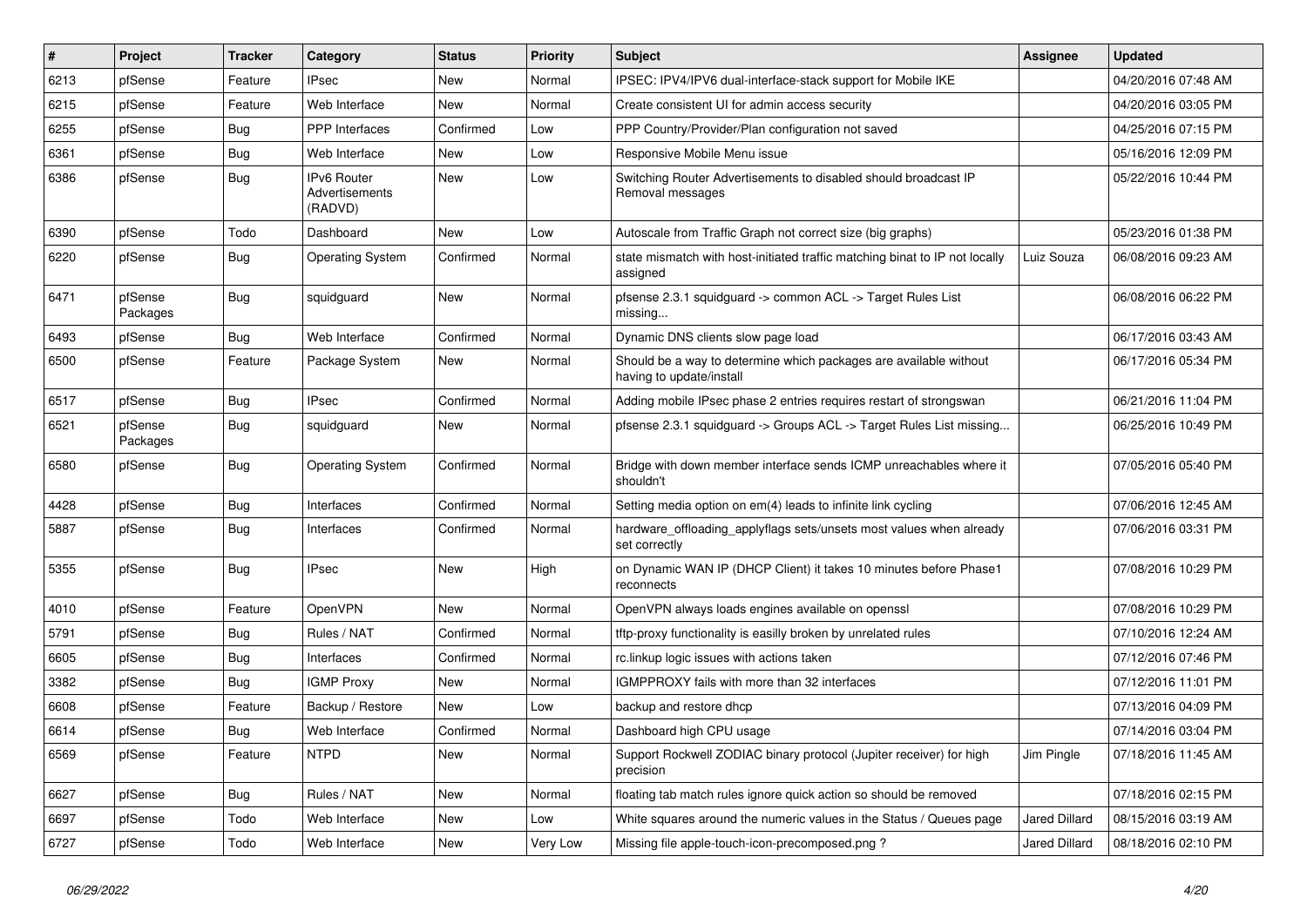| $\vert$ # | Project             | <b>Tracker</b> | Category                            | <b>Status</b> | <b>Priority</b> | <b>Subject</b>                                                                             | Assignee             | <b>Updated</b>      |
|-----------|---------------------|----------------|-------------------------------------|---------------|-----------------|--------------------------------------------------------------------------------------------|----------------------|---------------------|
| 5367      | pfSense             | <b>Bug</b>     | Web Interface                       | New           | Normal          | Safari repeatedly tries to reload dashboard                                                | <b>Jared Dillard</b> | 08/22/2016 11:08 AM |
| 6011      | pfSense             | Bug            | Web Interface                       | Confirmed     | Low             | IPv6 link local fails HTTP REFERER check                                                   |                      | 09/04/2016 09:57 AM |
| 5616      | pfSense             | Feature        | Wireless                            | New           | Normal          | <b>Incorrect Wireless Channel</b>                                                          | Jim Thompson         | 10/09/2016 03:33 PM |
| 2573      | pfSense             | Feature        | <b>Captive Portal</b>               | New           | Normal          | Captive Portal support of RADIUS POD (Packet of Disconnect)                                |                      | 10/17/2016 03:14 AM |
| 3824      | pfSense             | <b>Bug</b>     | <b>Traffic Shaper</b><br>(Limiters) | Confirmed     | Normal          | Limiters on bridge break traffic outside locally-configured IP subnets                     | Luiz Souza           | 11/03/2016 07:16 PM |
| 6803      | pfSense             | Bug            | Web Interface                       | <b>New</b>    | Normal          | CSRF timeout occurs when it (probably) shouldn't                                           |                      | 11/03/2016 09:43 PM |
| 3859      | pfSense             | Feature        | <b>Gateway Monitoring</b>           | <b>New</b>    | Low             | Make it possible to set the source IP address for gateway monitoring                       |                      | 11/06/2016 10:12 PM |
| 1813      | pfSense             | Bug            | Rules / NAT                         | Confirmed     | Normal          | Static routes on WAN interfaces overridden by route-to for<br>firewall-initiated traffic   |                      | 11/09/2016 02:06 PM |
| 6917      | pfSense             | Feature        | Upgrade                             | New           | Normal          | Add ability to choose from what IP/IFACE you search for updates                            |                      | 11/11/2016 09:51 AM |
| 6956      | pfSense             | Feature        | <b>Captive Portal</b>               | New           | Normal          | Allow more control over concurrent logins                                                  |                      | 11/23/2016 12:01 PM |
| 3962      | pfSense<br>Packages | Bug            | ladvd                               | Confirmed     | Normal          | LADVD interface handling issues with lagg and bridge                                       |                      | 12/05/2016 01:59 PM |
| 6083      | pfSense<br>Packages | Bug            | Squid                               | New           | Normal          | Sugid Realtime Monitor / Squid Cache Table not diplaying correctly                         |                      | 12/06/2016 07:25 AM |
| 7040      | pfSense             | Bug            | Interfaces                          | New           | Normal          | Issue when disabling an interface                                                          |                      | 12/26/2016 02:56 AM |
| 7000      | pfSense<br>Packages | Feature        | ntop                                | New           | Normal          | ntopng historical data needs to be reworked                                                |                      | 01/14/2017 09:20 AM |
| 4234      | pfSense             | Feature        | IPsec                               | Assigned      | Low             | allow for strict user <> cn validation of mobile ipsec users when using<br>rsa+xauth       |                      | 01/24/2017 06:11 AM |
| 4474      | pfSense             | <b>Bug</b>     | Package System                      | Confirmed     | Normal          | IP address change triggers reload of all packages                                          |                      | 02/13/2017 07:21 AM |
| 5813      | pfSense             | Feature        | Traffic Shaper (ALTQ)   New         |               | Normal          | Replacement of layer7 filter                                                               |                      | 02/18/2017 05:08 PM |
| 5850      | pfSense             | Feature        | User Manager /<br>Privileges        | New           | Normal          | Limit "WebCfg - System: User Manager page" privilege to non-admins<br>and non-admin groups |                      | 02/19/2017 10:04 AM |
| 7238      | pfSense             | Bug            | Web Interface                       | <b>New</b>    | Normal          | Menu layout broken when using "Hostname in Menu" with long<br>hostnames                    |                      | 02/21/2017 07:01 AM |
| 7292      | pfSense             | Feature        | Dynamic DNS                         | <b>New</b>    | Normal          | DynamicDNS configuration does not sync to HA secondary                                     |                      | 02/21/2017 04:56 PM |
| 7314      | pfSense             | <b>Bug</b>     | <b>RRD Graphs</b>                   | New           | Low             | Discrepancy in ntp monitoring view                                                         |                      | 02/24/2017 08:37 PM |
| 4061      | pfSense             | Bug            | DHCP (IPv4)                         | Confirmed     | Normal          | dhcpd doesn't send client-hostname to peer, breaking DHCP lease<br>registrations w/HA      |                      | 02/24/2017 08:58 PM |
| 5306      | pfSense             | <b>Bug</b>     | Package System                      | New           | Normal          | textarea fields should have linebreaks sanitized automatically on save                     |                      | 03/03/2017 04:15 AM |
| 7365      | pfSense             | Feature        | Logging                             | New           | Low             | Pass firewall/filter rule set through logging for centralized loggers to key<br>on         |                      | 03/07/2017 10:44 AM |
| 3697      | pfSense             | Feature        | Backup / Restore                    | New           | Normal          | New backup/restore area: Certificates                                                      |                      | 03/11/2017 11:30 AM |
| 7367      | pfSense<br>Packages | Feature        | Squid                               | New           | Normal          | Wizard for Squid                                                                           |                      | 03/14/2017 01:59 PM |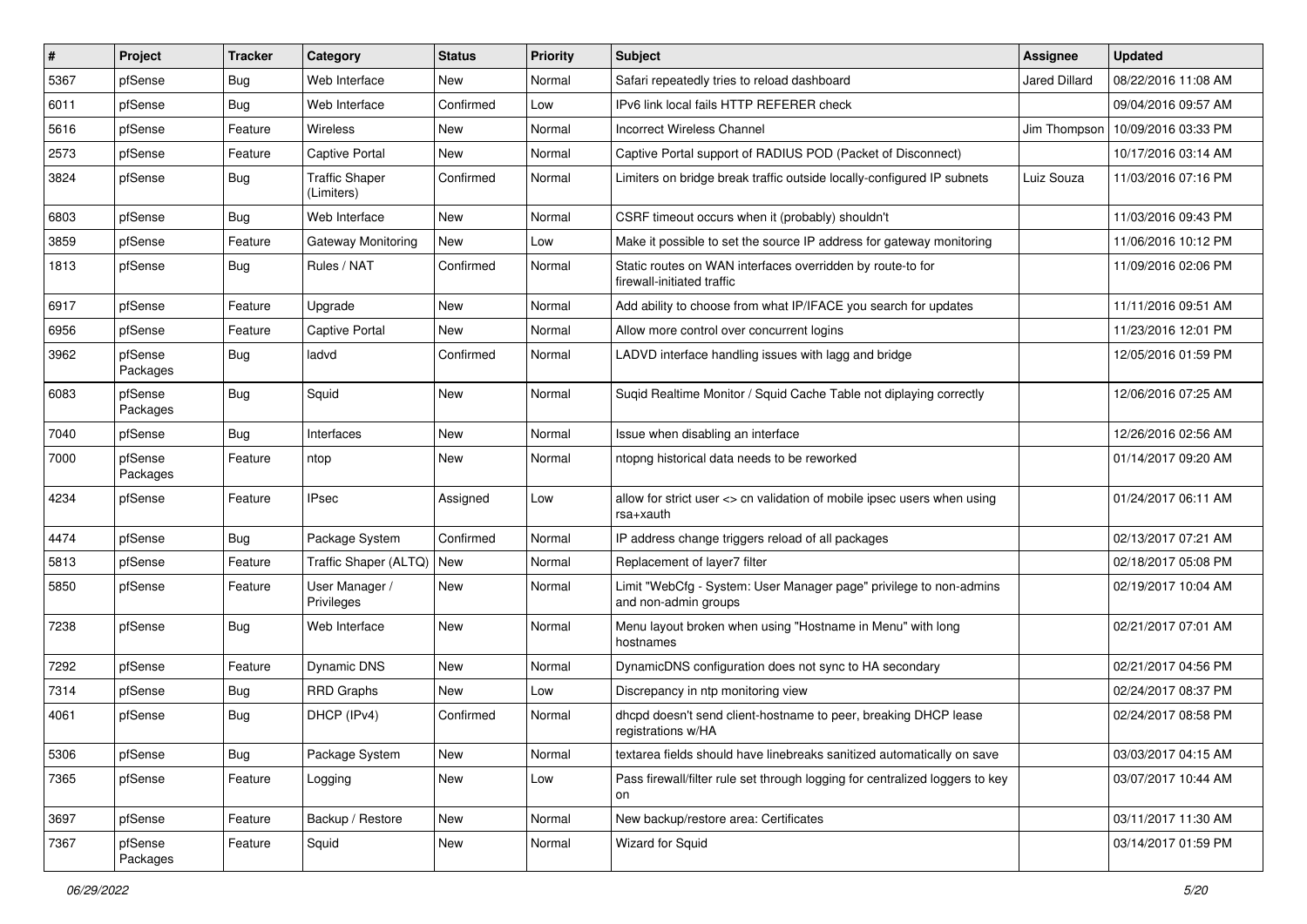| $\vert$ # | Project             | <b>Tracker</b> | Category                     | <b>Status</b> | <b>Priority</b> | <b>Subject</b>                                                                                                                    | Assignee   | <b>Updated</b>      |
|-----------|---------------------|----------------|------------------------------|---------------|-----------------|-----------------------------------------------------------------------------------------------------------------------------------|------------|---------------------|
| 7388      | pfSense<br>Packages | Bug            | Suricata                     | New           | High            | Suricata does not property recognize MTU for PPPOE interfaces                                                                     |            | 03/15/2017 05:17 AM |
| 7403      | pfSense<br>Packages | Bug            | FreeRADIUS                   | New           | Normal          | Captive Portal + freeradius2 + MySQL problems with German Umlaut                                                                  |            | 03/17/2017 09:12 AM |
| 7402      | pfSense             | Bug            | Web Interface                | New           | Normal          | Inconsistent use of htmlentities validation checks                                                                                |            | 03/21/2017 08:58 AM |
| 7453      | pfSense<br>Packages | Bug            | <b>ACME</b>                  | New           | Normal          | DNS-ovh need to save or display consumer key                                                                                      |            | 04/06/2017 10:54 AM |
| 7476      | pfSense             | Bug            | Logging                      | <b>New</b>    | Normal          | Dirty buffer used to build log messages?                                                                                          |            | 04/17/2017 09:51 PM |
| 7521      | pfSense             | Feature        | Package System               | New           | High            | Package Updates via Mirror                                                                                                        |            | 05/04/2017 08:21 PM |
| 2676      | pfSense             | Feature        | Rules / NAT                  | <b>New</b>    | Normal          | Reply-to option in firewall rule                                                                                                  |            | 05/05/2017 03:15 PM |
| 7531      | pfSense             | Feature        | Package System               | New           | Low             | pkg behavior when encountering invalid SSL certificate                                                                            |            | 05/08/2017 06:57 PM |
| 7551      | pfSense             | Bug            | Rules / NAT                  | New           | Normal          | Dynamic IPsec endpoints not added to rule set after WAN down/up                                                                   |            | 05/16/2017 02:26 PM |
| 7589      | pfSense             | Bug            | Diagnostics                  | New           | Normal          | diag edit.php old print info box                                                                                                  |            | 05/20/2017 05:02 PM |
| 7590      | pfSense             | <b>Bug</b>     | Diagnostics                  | New           | Normal          | diag edit do not save when nothing to sae (in directory browse view)                                                              |            | 05/20/2017 05:04 PM |
| 7608      | pfSense<br>Packages | Feature        | FreeRADIUS                   | New           | Very Low        | Captive Portal amount of traffic Account + Free Radius+Mysql                                                                      |            | 05/28/2017 09:08 AM |
| 7648      | pfSense             | Bug            | CARP                         | New           | Very Low        | SPAN ports on an interface renders CARP HA inoperative                                                                            |            | 06/14/2017 09:19 PM |
| 6038      | pfSense             | Feature        | Interfaces                   | New           | Normal          | Add ability to configure which interface is chosen for defining hostname<br>IP in /etc/hosts                                      |            | 07/07/2017 09:56 AM |
| 7718      | pfSense             | Feature        | Dynamic DNS                  | New           | Very Low        | Hostname for Custom DynDNS Updater.                                                                                               |            | 07/24/2017 10:05 AM |
| 1219      | pfSense             | Feature        | Developer Tools              | New           | Low             | Ship DTRACE enabled kernels in the images                                                                                         |            | 07/26/2017 03:14 AM |
| 7730      | pfSense             | <b>Bug</b>     | Interfaces                   | New           | High            | 2.3.4 1 greX: loop detected when hit save on filter rules or interfaces                                                           |            | 07/27/2017 08:16 AM |
| 7734      | pfSense             | Bug            | DHCP (IPv6)                  | New           | Normal          | Using opton ia pd0 does not renew prefix and prefix get dropped                                                                   |            | 07/31/2017 03:46 AM |
| 7747      | pfSense             | Feature        | Console Menu                 | New           | Normal          | Minor UI Tweak: Make hitting enter on the console (esp via SSH) should<br>not log you out, but simply redraw the menu             |            | 08/01/2017 04:03 PM |
| 7773      | pfSense             | Feature        | <b>IPsec</b>                 | New           | Normal          | IPSec using IKEv2 with split DNS not using provided domain names                                                                  |            | 08/15/2017 05:25 PM |
| 2963      | pfSense             | Feature        | <b>Captive Portal</b>        | New           | Normal          | Captive Portal MAC authentication request                                                                                         |            | 08/22/2017 09:09 PM |
| 7691      | pfSense<br>Packages | Feature        | Squid                        | New           | Normal          | Allow for custom icap services for squid                                                                                          |            | 08/24/2017 03:16 AM |
| 7821      | pfSense             | Bug            | DHCP (IPv6)                  | New           | Normal          | GIF does not support broadcast                                                                                                    |            | 08/29/2017 10:50 AM |
| 7085      | pfSense             | Feature        | Rules / NAT                  | New           | Normal          | Edit Firewall Rules Seperator                                                                                                     |            | 09/10/2017 09:15 AM |
| 7852      | pfSense             | Feature        | <b>DNS Resolver</b>          | New           | Normal          | Add views support to Unbound GUI                                                                                                  |            | 09/11/2017 12:26 PM |
| 7863      | pfSense             | <b>Bug</b>     | User Manager /<br>Privileges | New           | Normal          | The "WebCfg - All pages" permission inclueds the "User - System: Shell<br>account access" even though that is not a WebCofg page. |            | 09/16/2017 05:13 AM |
| 4796      | pfSense             | Feature        | Routing                      | New           | Normal          | Support Multiple FIBs in pfSense                                                                                                  | Luiz Souza | 09/22/2017 12:12 AM |
| 7888      | pfSense             | Feature        | Package System               | New           | Normal          | Add a button in package manager GUI to upgrade all packages                                                                       |            | 09/28/2017 05:50 AM |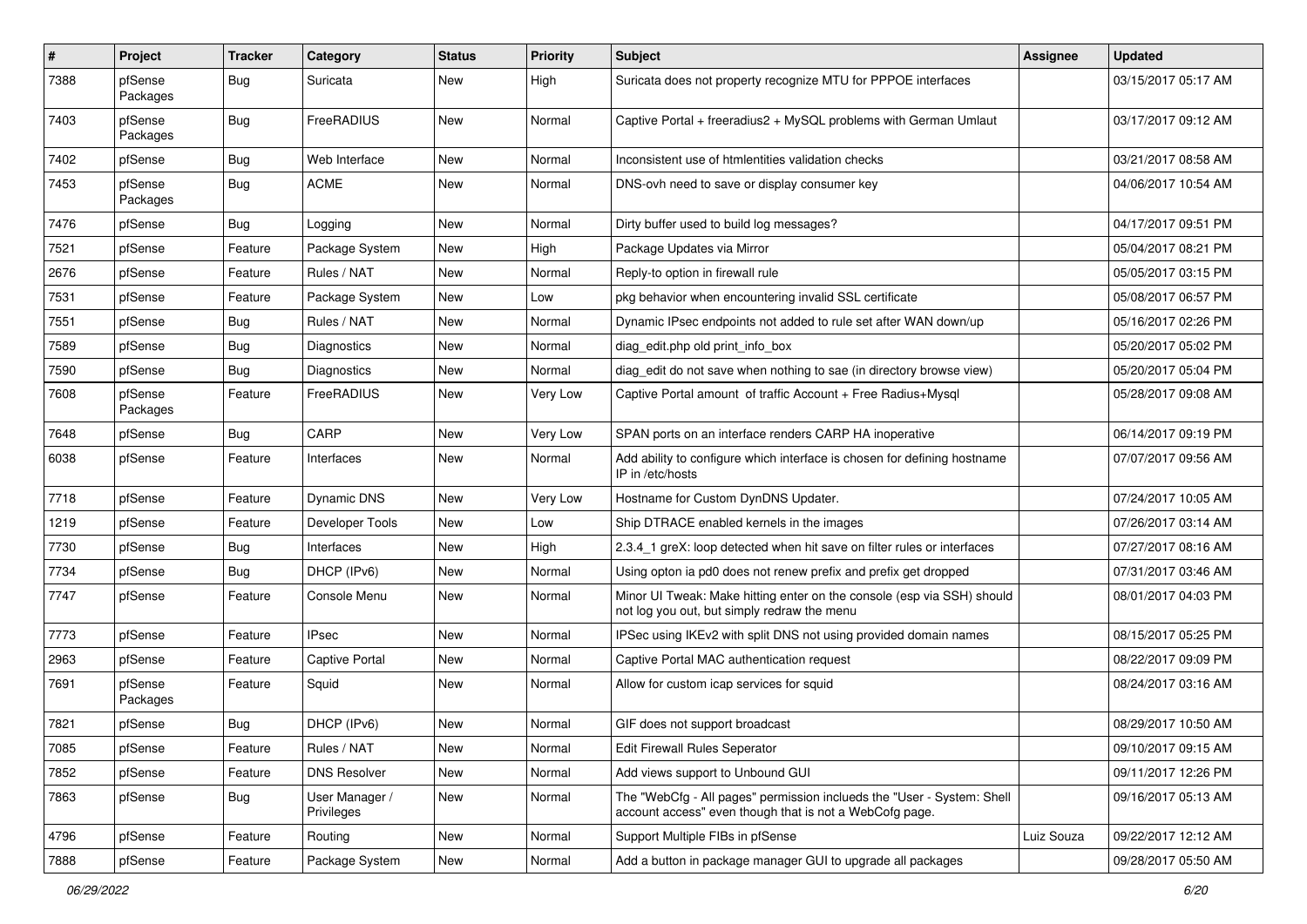| ∦    | Project             | <b>Tracker</b> | Category                            | <b>Status</b> | <b>Priority</b> | Subject                                                                                                   | <b>Assignee</b>      | <b>Updated</b>      |
|------|---------------------|----------------|-------------------------------------|---------------|-----------------|-----------------------------------------------------------------------------------------------------------|----------------------|---------------------|
| 7899 | pfSense             | Bug            | Traffic Shaper (ALTQ)               | <b>New</b>    | Normal          | a floating 'match' rule on LAN does not put traffic from a broswer on a<br>clientpc into a shaper queue   |                      | 09/28/2017 09:16 AM |
| 7922 | pfSense             | Feature        | Rules / NAT                         | <b>New</b>    | Normal          | Add the option to select the ISP IPv6 Delegated Prefix as a destination<br>in firewall rules              |                      | 10/10/2017 06:36 PM |
| 7934 | pfSense             | Feature        | Dashboard                           | New           | Very Low        | format support phone# for international use                                                               |                      | 10/12/2017 04:38 PM |
| 7956 | pfSense             | Feature        | Web Interface                       | New           | Normal          | Favicon able to match GUI colour setting?                                                                 |                      | 10/17/2017 06:36 AM |
| 7957 | pfSense             | Feature        | Web Interface                       | New           | Normal          | GUI theme - separate "colour" from "compact/normal" in theme<br>dropdown                                  |                      | 10/17/2017 06:58 AM |
| 7954 | pfSense<br>Packages | Bug            | Squid                               | Confirmed     | Normal          | Package upgrade/reinstall gets stuck on deinstall if the<br>package-provided service is not running       |                      | 10/18/2017 12:04 PM |
| 7971 | pfSense             | Feature        | <b>Captive Portal</b>               | New           | Normal          | Allow import, export and synchronization of MACs under Captive Portal<br>service                          |                      | 10/19/2017 04:56 AM |
| 7411 | pfSense<br>Packages | Todo           | ladvd                               | <b>New</b>    | Low             | LADVD Devices not wide enough                                                                             |                      | 10/22/2017 05:04 AM |
| 7688 | pfSense             | Feature        | Backup / Restore                    | <b>New</b>    | Low             | AutoConfigBackup - Info Icon - username only                                                              |                      | 10/22/2017 10:46 AM |
| 7988 | pfSense             | Feature        | Web Interface                       | New           | Normal          | Compact Theme based on Compact-RED with the default theme colors.                                         |                      | 10/23/2017 05:34 AM |
| 8004 | pfSense             | Bug            | <b>NAT Reflection</b>               | <b>New</b>    | Normal          | Error notice for a deleted NAT that had a RULE or an existing NAT<br>which is claimed to have no NAT port |                      | 10/24/2017 06:39 PM |
| 8050 | pfSense             | Bug            | Interfaces                          | <b>New</b>    | High            | Enabling bridge while interfaces have link freezes console                                                |                      | 11/03/2017 04:38 PM |
| 8066 | pfSense             | Bug            | Routing                             | <b>New</b>    | Normal          | Static routes not applied when they go out a interface using carp                                         |                      | 11/08/2017 02:04 AM |
| 6752 | pfSense<br>Packages | Todo           | <b>Status Traffic Totals</b>        | New           | Low             | Traffic Totals Data Summary Graph                                                                         | <b>Jared Dillard</b> | 11/08/2017 08:58 AM |
| 8072 | pfSense             | Bug            | <b>Traffic Shaper</b><br>(Limiters) | New           | Normal          | Limiter / Queue mask issues?                                                                              | Ivor Kreso           | 11/08/2017 07:56 PM |
| 8073 | pfSense             | Bug            | <b>IPsec</b>                        | New           | Normal          | Traffic inexplicably not going through IPSEC despite (in theory)<br>matching SPs                          |                      | 11/09/2017 02:51 AM |
| 8078 | pfSense             | Feature        | <b>PPP</b> Interfaces               | New           | Normal          | <b>PPPoE Reconnect Wait Time</b>                                                                          |                      | 11/09/2017 05:13 PM |
| 8089 | pfSense             | Bug            | Interfaces                          | <b>New</b>    | High            | VLAN page breaks after config restore to new hardware.                                                    |                      | 11/21/2017 01:38 PM |
| 8121 | pfSense<br>Packages | Feature        | haproxy                             | New           | Normal          | haproxy, allow to generate backends even they don't seem to be used                                       |                      | 11/23/2017 04:04 AM |
| 3185 | pfSense             | Feature        | DHCP (IPv6)                         | <b>New</b>    | Normal          | Accommodate a DHCPv6 failover-like mechanism                                                              |                      | 11/24/2017 10:44 AM |
| 8130 | pfSense             | <b>Bug</b>     | <b>Traffic Graphs</b>               | New           | Normal          | Status - Monitoring - Area chart displays traffic data differently than Line<br>or Bar charts             |                      | 11/26/2017 01:40 PM |
| 8148 | pfSense<br>Packages | Feature        | OpenVPN Client<br>Export            | <b>New</b>    | Very Low        | OpenVPN - Output Windows Client .MSI Installer for GPO deployment                                         |                      | 11/30/2017 01:24 PM |
| 8157 | pfSense             | Bug            | Dashboard                           | <b>New</b>    | Very Low        | Traffic Graph clutter from time to time                                                                   |                      | 12/03/2017 06:40 AM |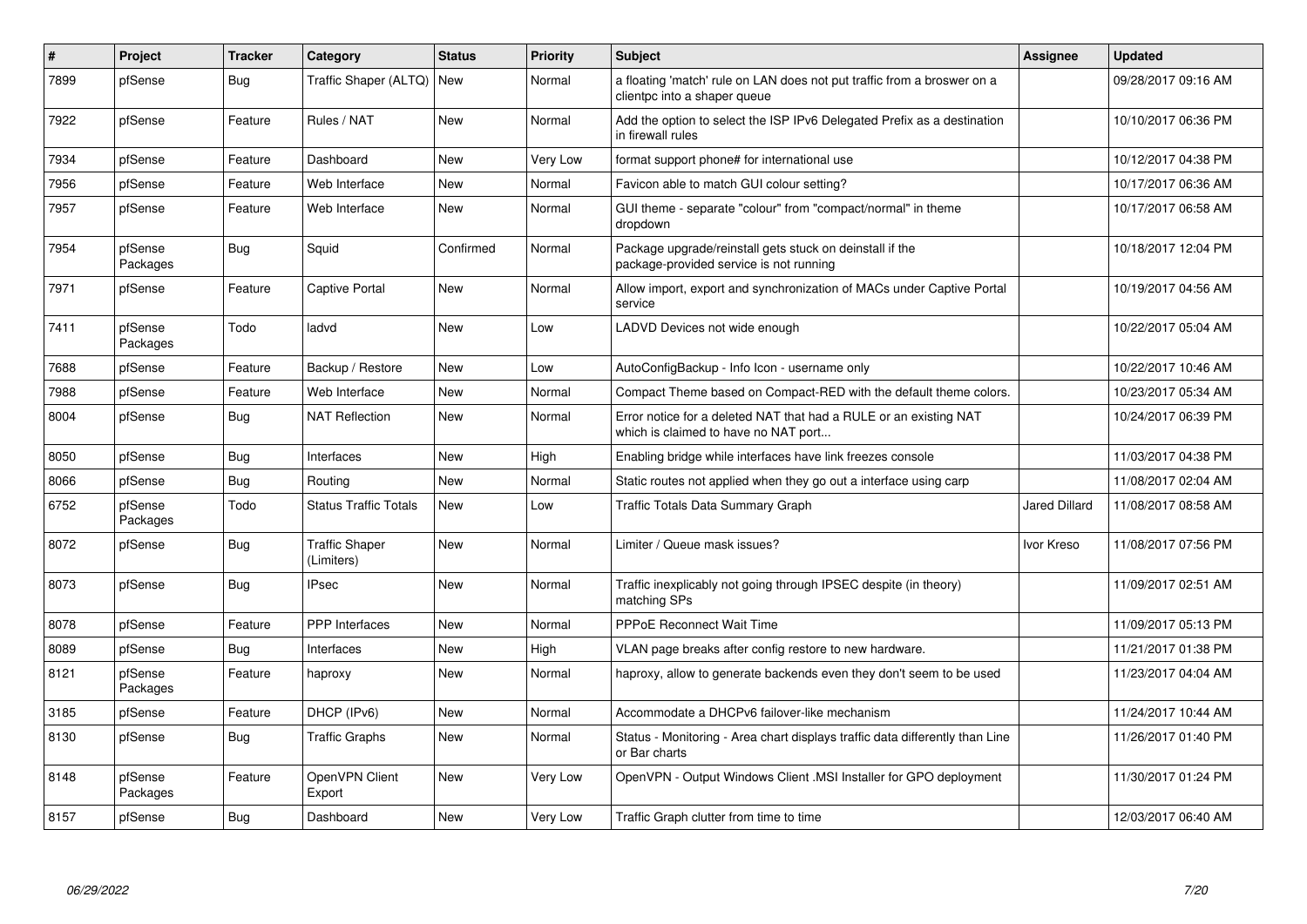| #    | Project             | <b>Tracker</b> | Category                                 | <b>Status</b> | <b>Priority</b> | <b>Subject</b>                                                                                                                                                                | Assignee             | <b>Updated</b>      |
|------|---------------------|----------------|------------------------------------------|---------------|-----------------|-------------------------------------------------------------------------------------------------------------------------------------------------------------------------------|----------------------|---------------------|
| 8158 | pfSense             | Bug            | Interfaces                               | <b>New</b>    | High            | IPv6 Track Interface issue with more than one WAN-Gateway and a<br>number of internal interfaces at least track interface from one interface<br>does not work on regular base |                      | 12/03/2017 09:00 AM |
| 8161 | pfSense<br>Packages | Feature        | FreeRADIUS                               | New           | Very Low        | Add virtual server support to FreeRadius                                                                                                                                      |                      | 12/05/2017 01:57 PM |
| 8176 | pfSense             | Bug            | Package System                           | New           | Normal          | ./schema/packages.dtd -- referenced in *xml, but missing?                                                                                                                     |                      | 12/09/2017 06:52 PM |
| 8178 | pfSense             | Feature        | Package System                           | <b>New</b>    | Normal          | Allow setting attributes for form elements in package XML                                                                                                                     |                      | 12/09/2017 07:48 PM |
| 8199 | pfSense<br>Packages | Feature        | <b>BIND</b>                              | New           | Normal          | Support reordering and/or sort alphabetically across BIND package                                                                                                             |                      | 12/12/2017 02:05 AM |
| 8168 | pfSense             | Feature        | <b>IPsec</b>                             | <b>New</b>    | Normal          | strongswan dhcp option                                                                                                                                                        |                      | 12/19/2017 04:14 AM |
| 8213 | pfSense<br>Packages | Bug            | haproxy                                  | New           | Normal          | acl src file not populated from alias                                                                                                                                         |                      | 12/21/2017 02:02 PM |
| 7281 | pfSense             | Feature        | OpenVPN                                  | <b>New</b>    | Normal          | OpenVPN: Add support for IPv6 dynamic prefix selection                                                                                                                        |                      | 12/21/2017 08:56 PM |
| 8236 | pfSense             | Feature        | <b>DNS Resolver</b>                      | <b>New</b>    | Normal          | Ability to configure "forward-first" and "forward-host" options for more<br>robust domain overrides in DNS Resolver                                                           |                      | 12/26/2017 01:26 AM |
| 4899 | pfSense             | Feature        | DHCP (IPv4)                              | <b>New</b>    | Normal          | Additional BOOTP/DHCP Options should allow a force option                                                                                                                     |                      | 01/02/2018 02:24 PM |
| 8270 | pfSense             | Todo           | Web Interface                            | New           | Very Low        | Fix grammatically erroneous repetition                                                                                                                                        |                      | 01/11/2018 08:19 AM |
| 7462 | pfSense<br>Packages | <b>Bug</b>     | haproxy                                  | New           | Normal          | HAproxy not rebinding properly after WAN DHCP IP change                                                                                                                       |                      | 01/11/2018 09:15 AM |
| 8262 | pfSense             | Feature        | IPv6 Router<br>Advertisements<br>(RADVD) | New           | Normal          | Make each prefix flags configurable separately.                                                                                                                               |                      | 01/16/2018 12:35 PM |
| 8180 | pfSense<br>Packages | Bug            | syslog-ng                                | <b>New</b>    | Normal          | syslog-ng default log file                                                                                                                                                    |                      | 01/16/2018 12:53 PM |
| 8285 | pfSense             | Bug            | Web Interface                            | New           | Normal          | Actions on stale data may result in catastrophic results                                                                                                                      |                      | 01/16/2018 08:08 PM |
| 8229 | pfSense<br>Packages | Bug            | syslog-ng                                | New           | Normal          | syslog-ng stops parsing logs after logrotate run                                                                                                                              |                      | 01/26/2018 12:00 PM |
| 7216 | pfSense             | Feature        | Web Interface                            | <b>New</b>    | Normal          | Allow user to choose date display format                                                                                                                                      | <b>Phillip Davis</b> | 02/02/2018 04:20 PM |
| 8295 | pfSense<br>Packages | <b>Bug</b>     | syslog-ng                                | <b>New</b>    | Normal          | syslog-ng logrotates tls files                                                                                                                                                |                      | 02/14/2018 06:12 AM |
| 8224 | pfSense<br>Packages | Feature        | FreeRADIUS                               | <b>New</b>    | Normal          | Add "OU" field to FreeRADIUS page                                                                                                                                             |                      | 02/21/2018 12:53 AM |
| 8346 | pfSense             | Feature        | <b>IPsec</b>                             | <b>New</b>    | Normal          | Let pFSense act as an IPSec XAuth VPN Client                                                                                                                                  |                      | 02/23/2018 07:39 AM |
| 8349 | pfSense             | Feature        | <b>Traffic Graphs</b>                    | New           | Normal          | Show the actual numerical information (upload/download speeds) in the<br>traffic graph dashboard widget                                                                       | <b>Jared Dillard</b> | 02/28/2018 09:42 AM |
| 7495 | pfSense             | Feature        | <b>DNS Resolver</b>                      | New           | Low             | Ability to set TTL for local for Unbound host overrides and dhcp leases                                                                                                       |                      | 03/06/2018 09:46 AM |
| 3882 | pfSense             | Feature        | Web Interface                            | New           | Normal          | Add OUI database to the base system, remove dependency on nmap                                                                                                                |                      | 03/08/2018 06:44 PM |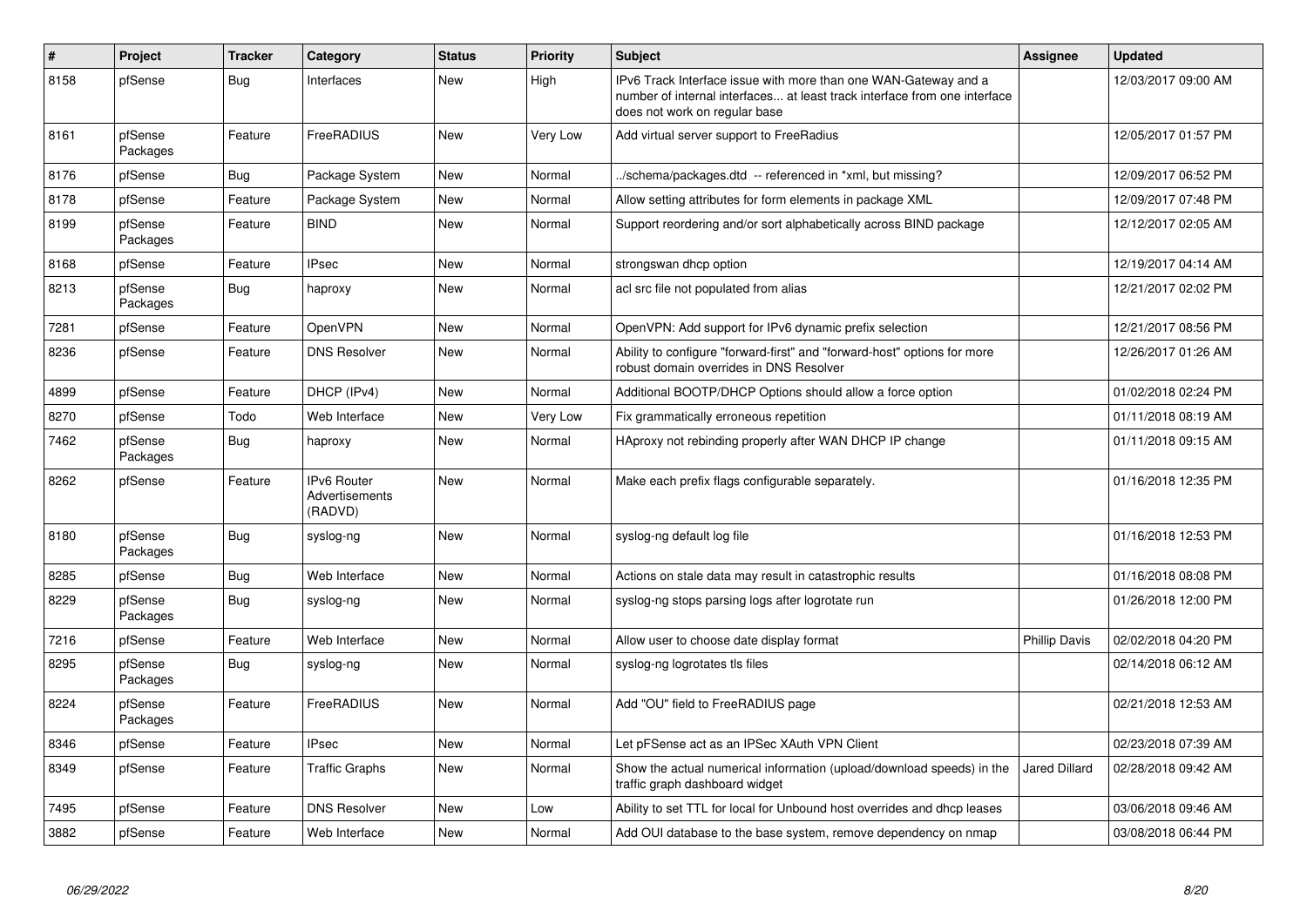| $\vert$ # | Project             | <b>Tracker</b> | Category                 | <b>Status</b> | <b>Priority</b> | <b>Subject</b>                                                                                                                          | <b>Assignee</b>    | <b>Updated</b>      |
|-----------|---------------------|----------------|--------------------------|---------------|-----------------|-----------------------------------------------------------------------------------------------------------------------------------------|--------------------|---------------------|
| 8401      | pfSense             | Bug            | Installer                | New           | Normal          | Issues related to keys representing alphabetic characters specific to<br>Scandinavian languages and to some other keys.                 |                    | 03/30/2018 11:06 AM |
| 8406      | pfSense             | Bug            | Dynamic DNS              | New           | Normal          | DDNS IPV6 Cloudflare Client does not detect PPOE address                                                                                |                    | 03/31/2018 11:56 AM |
| 8122      | pfSense             | Bug            | OpenVPN                  | New           | Normal          | openvpn client is unable to use OTP (temporary) passwords                                                                               |                    | 04/16/2018 09:28 AM |
| 8474      | pfSense             | Feature        | <b>High Availability</b> | New           | Low             | Easier Conversion to HA Pair from Existing Non-HA Firewall                                                                              |                    | 04/19/2018 11:52 PM |
| 701       | pfSense             | Feature        | Rules / NAT              | New           | Normal          | Interface groups with NAT                                                                                                               |                    | 05/11/2018 10:12 PM |
| 8532      | pfSense             | Feature        | OpenVPN                  | New           | Low             | Ability to add metric to pushed routes                                                                                                  |                    | 05/22/2018 07:45 AM |
| 8438      | pfSense<br>Packages | Bug            | haproxy                  | New           | High            | haproxy: can't use ACL for cert with http-response actions                                                                              |                    | 05/24/2018 01:12 PM |
| 6873      | pfSense             | Bug            | DHCP (IPv6)              | New           | Low             | radvd - Too many addresses in RDNSS section when previously using<br>DHCP <sub>v6</sub>                                                 | Dominic<br>McKeown | 06/06/2018 10:45 AM |
| 8560      | pfSense<br>Packages | Bug            | <b>ACME</b>              | <b>New</b>    | Normal          | ACME: can't update DNS records in DNSMadeEasy registar for several<br>domains with different API keys/ids                               |                    | 06/08/2018 01:28 PM |
| 8566      | pfSense             | Bug            | CARP                     | New           | Normal          | Wrong IPv6 source in NS request in case using of IPv6 alias                                                                             |                    | 06/12/2018 01:26 PM |
| 8567      | pfSense             | Bug            | CARP                     | New           | Normal          | Using IPv6 VIP alias for services may affect CARP IPv6 VIP work                                                                         |                    | 06/12/2018 01:26 PM |
| 6988      | pfSense<br>Packages | Bug            | Snort                    | New           | High            | SNORT Package PHP memory error                                                                                                          |                    | 06/28/2018 10:00 PM |
| 1940      | pfSense             | Todo           | Logging                  | New           | Normal          | Integrate rSyslogd                                                                                                                      |                    | 07/06/2018 02:11 PM |
| 8599      | pfSense             | Feature        | Rules / NAT              | New           | Very Low        | IPv6 flow labels                                                                                                                        |                    | 07/16/2018 07:36 AM |
| 8641      | pfSense             | Feature        | Web Interface            | New           | Normal          | Need way to disable HSTS and/or replace webConfigurator certificate<br>from CLI                                                         |                    | 07/16/2018 10:21 AM |
| 8385      | pfSense             | Feature        | Rules / NAT              | New           | Normal          | Utilize IP addresses from successfully authenticated OpenVPN<br>endpoints to Update Firewall Rules                                      |                    | 07/19/2018 03:07 PM |
| 8419      | pfSense             | Bug            | Web Interface            | New           | Normal          | webgui, when menubar is fixed to the top of the screen, the last items of<br>long menus cannot be seen/used.                            |                    | 07/19/2018 03:10 PM |
| 1924      | pfSense             | Feature        | <b>Captive Portal</b>    | New           | Normal          | Ability of CP's allowed IP addresses to use aliases                                                                                     |                    | 07/26/2018 04:28 AM |
| 8705      | pfSense<br>Packages | Bug            | syslog-ng                | <b>New</b>    | Normal          | Syslog-NG error in latest snapshot                                                                                                      |                    | 07/27/2018 10:17 AM |
| 8711      | pfSense             | <b>Bug</b>     | <b>IGMP Proxy</b>        | New           | Normal          | igmpproxy with PPPoE Interfaces                                                                                                         |                    | 07/28/2018 09:21 AM |
| 8752      | pfSense<br>Packages | Bug            | squidguard               | New           | Normal          | For SquidGuard in "Common ACL" menu "Target Rules List" "access"<br>option always stays with default value '---' for my Target category |                    | 08/06/2018 05:53 AM |
| 7553      | pfSense             | Bug            | <b>Captive Portal</b>    | Confirmed     | Very Low        | Captive portal on a parent interface blocks traffic on VLAN interfaces too                                                              |                    | 08/19/2018 03:15 PM |
| 8836      | pfSense<br>Packages | Feature        | FreeRADIUS               | New           | Normal          | Define Idap group vlan assignment in users file                                                                                         |                    | 08/26/2018 07:53 AM |
| 8879      | pfSense             | Feature        | DHCP (IPv4)              | New           | Very Low        | DHCP options ADD force options                                                                                                          |                    | 09/07/2018 09:14 AM |
| 8902      | pfSense<br>Packages | <b>Bug</b>     | haproxy                  | New           | Normal          | HAproxy package not use custom DNS for lookup on apply new config                                                                       |                    | 09/16/2018 08:16 AM |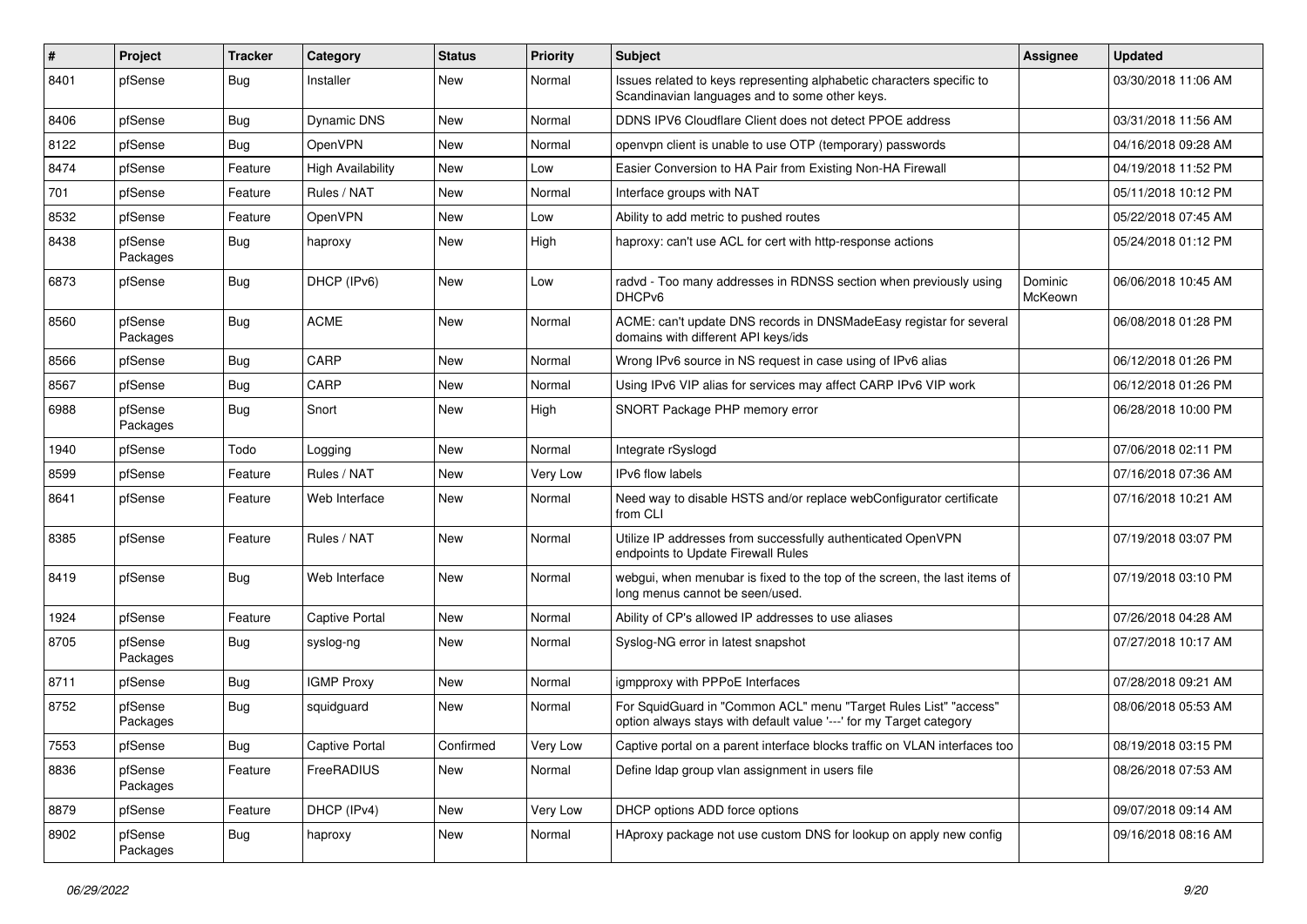| #    | Project             | <b>Tracker</b> | Category                            | <b>Status</b> | <b>Priority</b> | Subject                                                                                               | <b>Assignee</b> | <b>Updated</b>      |
|------|---------------------|----------------|-------------------------------------|---------------|-----------------|-------------------------------------------------------------------------------------------------------|-----------------|---------------------|
| 9025 | pfSense<br>Packages | <b>Bug</b>     | squidguard                          | <b>New</b>    | Normal          | SquidGard + Target categories                                                                         |                 | 10/08/2018 01:00 AM |
| 1136 | pfSense             | Feature        | Rules / NAT                         | <b>New</b>    | Normal          | Add logic to automatically avoid route-to for static route networks                                   |                 | 10/09/2018 05:11 AM |
| 8769 | pfSense<br>Packages | Feature        | FreeRADIUS                          | <b>New</b>    | Normal          | Allow FreeRADIUS users to change their own Passwords and Pins                                         |                 | 10/11/2018 11:34 AM |
| 9037 | pfSense             | <b>Bug</b>     | <b>DNS Resolver</b>                 | <b>New</b>    | Normal          | Unbound not logging to syslog after reboot                                                            |                 | 10/12/2018 05:09 AM |
| 8869 | pfSense<br>Packages | Feature        | haproxy                             | <b>New</b>    | Normal          | HAproxy should use RFC 7919 DH parameter files                                                        |                 | 10/17/2018 10:46 AM |
| 9063 | pfSense             | Feature        | <b>Dynamic DNS</b>                  | <b>New</b>    | Normal          | Allow dynamic DNS client entry to specify which Check IP service to use                               |                 | 10/24/2018 11:53 AM |
| 9077 | pfSense<br>Packages | Feature        | haproxy                             | <b>New</b>    | Normal          | haproxy UI: Add seperator lines                                                                       |                 | 10/29/2018 06:06 AM |
| 9094 | pfSense             | Bug            | Hardware / Drivers                  | Assigned      | Normal          | MBT console settings are not forced to video console                                                  |                 | 11/07/2018 10:23 AM |
| 9143 | pfSense<br>Packages | <b>Bug</b>     | ntop                                | <b>New</b>    | Normal          | ntopng not displaying values in historical correctly                                                  |                 | 11/22/2018 07:24 AM |
| 9149 | pfSense             | <b>Bug</b>     | Package System                      | <b>New</b>    | Low             | Continued issues with /tmp and /var in RAM on 2.4                                                     |                 | 11/24/2018 11:56 AM |
| 9141 | pfSense<br>Packages | Feature        | <b>FRR</b>                          | <b>New</b>    | Very Low        | FRR xmlrpc                                                                                            | Jim Pingle      | 11/26/2018 07:49 AM |
| 8963 | pfSense             | <b>Bug</b>     | <b>Traffic Shaper</b><br>(Limiters) | <b>New</b>    | Normal          | 2.4.4 Limiters don't work after CARP fail-over                                                        |                 | 12/10/2018 06:40 AM |
| 9079 | pfSense<br>Packages | Bug            | ntop                                | <b>New</b>    | Normal          | High CPU usage of ntopng even during IDLE and no network traffic                                      |                 | 12/16/2018 02:40 PM |
| 9241 | pfSense             | Bug            | Interfaces                          | <b>New</b>    | Normal          | Ethernet link cycles up/down if "auto-negotiate" is explicitly selected in<br>interface configuration |                 | 12/31/2018 08:36 PM |
| 9247 | pfSense<br>Packages | Bug            | haproxy                             | <b>New</b>    | Low             | HAProxy multiple server selection on stats pages doesn't work                                         |                 | 01/02/2019 04:44 PM |
| 9261 | pfSense<br>Packages | <b>Bug</b>     | haproxy                             | <b>New</b>    | Normal          | haproxy GUI failure                                                                                   |                 | 01/08/2019 12:41 PM |
| 7244 | pfSense             | Feature        | Developer Tools                     | <b>New</b>    | Normal          | Publish pfsense as a Vagrant Basebox                                                                  |                 | 01/29/2019 04:09 AM |
| 8232 | pfSense<br>Packages | Feature        | haproxy                             | <b>New</b>    | Normal          | different ssl options based on the sni name                                                           |                 | 01/30/2019 10:36 AM |
| 9299 | pfSense<br>Packages | Feature        | <b>ACME</b>                         | <b>New</b>    | Normal          | ACME package: Automate add/remove firewall rule for port forwarding                                   |                 | 01/30/2019 10:09 PM |
| 9335 | pfSense<br>Packages | <b>Bug</b>     | haproxy                             | Feedback      | Normal          | Stored XSS in HAProxy / haproxy_listeners_edit.php                                                    | Jim Pingle      | 02/18/2019 09:35 AM |
| 9337 | pfSense<br>Packages | <b>Bug</b>     | Telegraf                            | New           | Normal          | Telegraf ping input fails                                                                             |                 | 02/18/2019 10:40 AM |
| 9336 | pfSense             | Feature        | Notifications                       | New           | Very Low        | Make Dynamic DNS update notification e-mail optional                                                  |                 | 02/18/2019 11:49 AM |
| 9138 | pfSense<br>Packages | <b>Bug</b>     | Telegraf                            | New           | Normal          | telegraf: add section for custom config lines                                                         |                 | 02/18/2019 03:36 PM |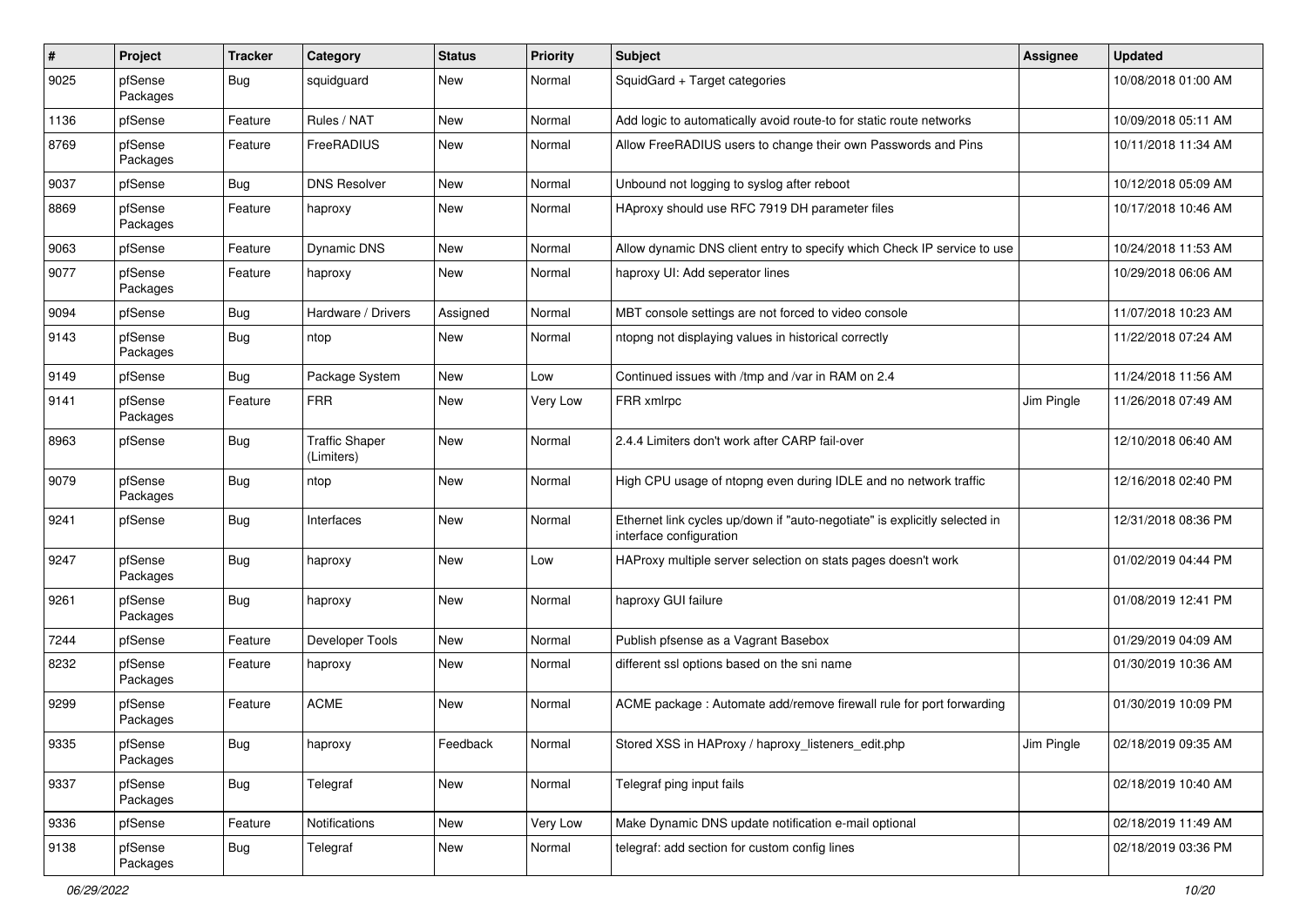| $\pmb{\#}$ | Project             | <b>Tracker</b> | Category                     | <b>Status</b> | <b>Priority</b> | <b>Subject</b>                                                                                          | <b>Assignee</b> | <b>Updated</b>      |
|------------|---------------------|----------------|------------------------------|---------------|-----------------|---------------------------------------------------------------------------------------------------------|-----------------|---------------------|
| 9046       | pfSense<br>Packages | Feature        | Telegraf                     | <b>New</b>    | High            | telegraf feature request                                                                                |                 | 02/18/2019 03:38 PM |
| 8589       | pfSense<br>Packages | <b>Bug</b>     | FreeRADIUS                   | <b>New</b>    | Normal          | FreeRadius 0.15.5 2 ignoring tunnelled-reply=no                                                         |                 | 02/18/2019 03:40 PM |
| 8513       | pfSense<br>Packages | <b>Bug</b>     | FreeRADIUS                   | <b>New</b>    | High            | Freeradius 3.x Idap problem                                                                             |                 | 02/18/2019 05:22 PM |
| 8230       | pfSense<br>Packages | Feature        | Telegraf                     | <b>New</b>    | Normal          | telegraf automatic input plugins configuration for enabled pfsense<br>package                           |                 | 02/18/2019 05:23 PM |
| 8197       | pfSense<br>Packages | <b>Bug</b>     | <b>BIND</b>                  | <b>New</b>    | Normal          | BIND UI fails to properly update zone with inline DNSSEC signing<br>enabled                             |                 | 02/18/2019 05:23 PM |
| 7535       | pfSense<br>Packages | Feature        | Snort                        | <b>New</b>    | Normal          | Snort messages filling System / General. Should have its own log.                                       |                 | 02/18/2019 05:29 PM |
| 6861       | pfSense<br>Packages | Bug            | haproxy                      | <b>New</b>    | Normal          | Ha-Proxy duplicated backend used in place of original backend                                           |                 | 02/18/2019 05:30 PM |
| 6784       | pfSense<br>Packages | <b>Bug</b>     | haproxy                      | <b>New</b>    | Normal          | HAProxy version .48 will not use URL Table Alias for front end listener                                 |                 | 02/18/2019 05:32 PM |
| 5646       | pfSense<br>Packages | Feature        | Squid                        | <b>New</b>    | Normal          | Squid3 package Authentication Method: Kerberos/AD                                                       |                 | 02/18/2019 05:34 PM |
| 9338       | pfSense             | Bug            | <b>IGMP Proxy</b>            | <b>New</b>    | Normal          | igmpproxy ignoring downstream vlan interface                                                            |                 | 02/22/2019 03:48 AM |
| 9348       | pfSense<br>Packages | <b>Bug</b>     | <b>ACME</b>                  | <b>New</b>    | Normal          | Results of Acme certificate issuance/renewal are not properly formatted                                 |                 | 02/22/2019 12:08 PM |
| 9289       | pfSense<br>Packages | Feature        | Snort                        | <b>New</b>    | Normal          | Snort enable react                                                                                      |                 | 03/16/2019 09:04 PM |
| 3652       | pfSense             | Feature        | OpenVPN                      | <b>New</b>    | Normal          | OpenVPN - Dynamic IPv6 Tunnel Network                                                                   |                 | 03/20/2019 09:50 AM |
| 9436       | pfSense             | Feature        | <b>DNS Resolver</b>          | <b>New</b>    | Normal          | Unbound: enable dnstap support                                                                          |                 | 03/27/2019 07:54 PM |
| 9464       | pfSense             | Feature        | Interfaces                   | <b>New</b>    | Normal          | Marvell 6000 -- netgate hardware (e.g.: XG-7100, XG-3100) internal<br>switch LACP support               |                 | 04/08/2019 07:58 AM |
| 9485       | pfSense             | <b>Bug</b>     | User Manager /<br>Privileges | <b>New</b>    | Normal          | password match error on system_usermanager causes Group<br>membership to be reset.                      |                 | 04/26/2019 08:52 AM |
| 9504       | pfSense             | Bug            | Dynamic DNS                  | <b>New</b>    | Normal          | Multiple Dynamic DNS update notifications for the same interface, not<br>differentiated by the hostname |                 | 05/07/2019 07:46 AM |
| 9568       | pfSense<br>Packages | <b>Bug</b>     | Squid                        | <b>New</b>    | Normal          | UFSSwapDir::openLog: Failed to open swap log.                                                           |                 | 05/29/2019 09:18 PM |
| 9574       | pfSense             | Feature        | Package System               | <b>New</b>    | Normal          | Show changelog at package upgrade                                                                       |                 | 06/02/2019 04:35 AM |
| 9599       | pfSense<br>Packages | Feature        | haproxy                      | <b>New</b>    | Normal          | Support for "peers" in HAproxy                                                                          |                 | 06/25/2019 01:47 AM |
| 8982       | pfSense<br>Packages | Feature        | haproxy                      | <b>New</b>    | Normal          | HAproxy ACL support for map in configuration UI                                                         |                 | 06/25/2019 01:49 AM |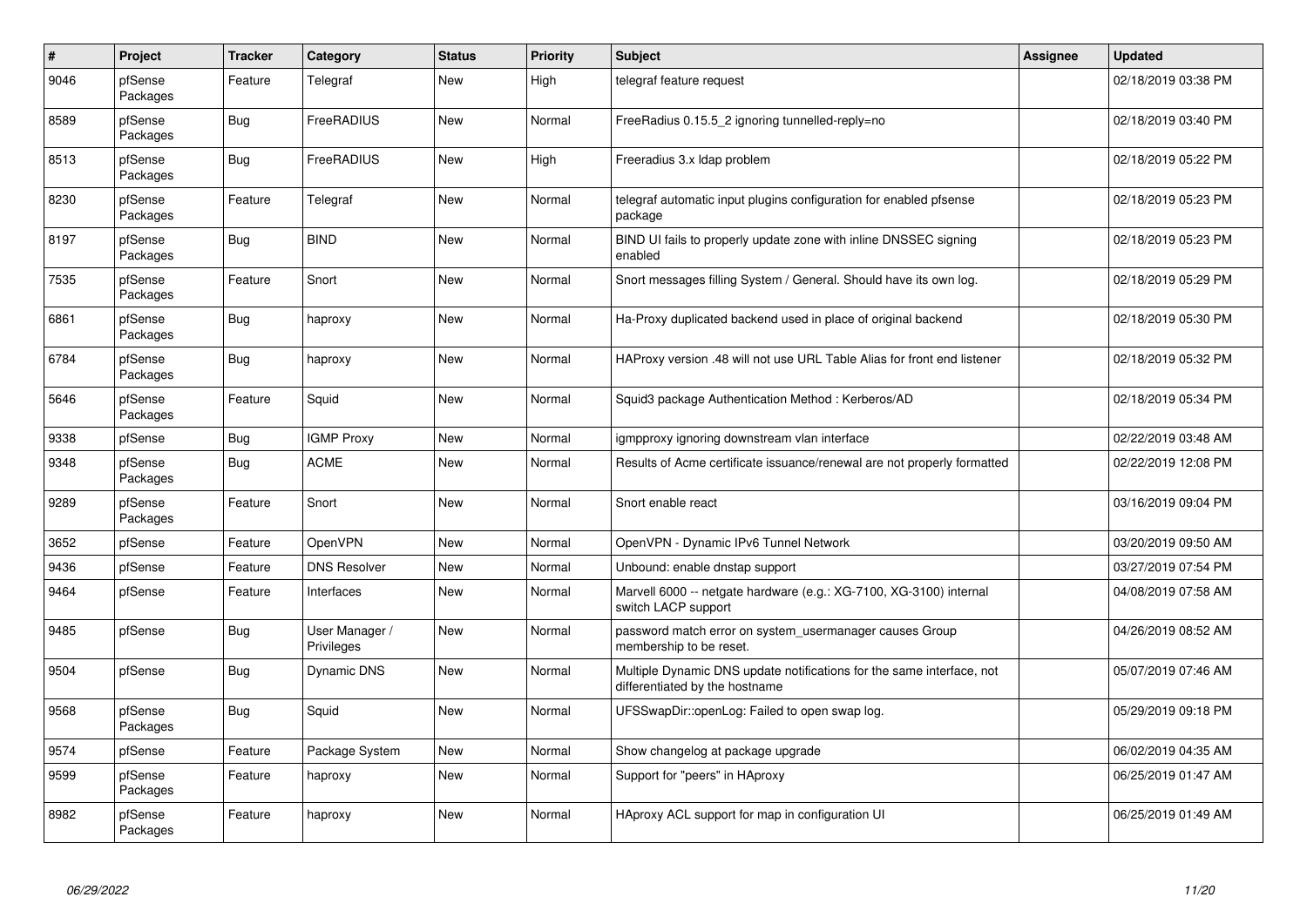| #    | Project             | <b>Tracker</b> | Category                                 | <b>Status</b> | Priority | <b>Subject</b>                                                                                                                  | <b>Assignee</b> | <b>Updated</b>      |
|------|---------------------|----------------|------------------------------------------|---------------|----------|---------------------------------------------------------------------------------------------------------------------------------|-----------------|---------------------|
| 9621 | pfSense             | Feature        | User Manager /<br>Privileges             | New           | Normal   | More convenient deletion of single user privileges                                                                              |                 | 07/09/2019 03:09 AM |
| 9648 | pfSense<br>Packages | Feature        | haproxy                                  | <b>New</b>    | Very Low | Multiple node Sync HAProxy configuration to backup CARP members<br>via XMLRPC.                                                  |                 | 07/25/2019 10:04 AM |
| 9650 | pfSense             | <b>Bug</b>     | Gateways                                 | <b>New</b>    | Normal   | IPv6 connection drops (ir-)regular on Kabelvodafone (German cable<br>ISP)                                                       |                 | 07/27/2019 07:14 AM |
| 9664 | pfSense             | Bug            | Dynamic DNS                              | <b>New</b>    | Normal   | DynDNS and Dual-wan problem with CloudFlare (works with No-Ip)                                                                  |                 | 08/03/2019 10:00 AM |
| 7449 | pfSense<br>Packages | Feature        | OpenVPN Client<br>Export                 | New           | Normal   | feature request for openvpn-client-export package, add the support for<br>openvpn up and down script, for mapping network drive |                 | 08/06/2019 05:06 PM |
| 9085 | pfSense<br>Packages | Feature        | OpenVPN Client<br>Export                 | New           | Low      | OpenVPN connect/disconnect scripts                                                                                              |                 | 08/13/2019 09:15 AM |
| 9677 | pfSense             | Bug            | Dashboard                                | New           | Normal   | Dashboard hangs when widget needs data from a remote host which is<br>down                                                      |                 | 08/13/2019 09:15 AM |
| 7857 | pfSense             | <b>Bug</b>     | Dashboard                                | <b>New</b>    | Very Low | Interfaces Widget U/I fails to wrap IPV6 addresses when the string is too<br>wide for the widget                                |                 | 08/13/2019 09:15 AM |
| 9229 | pfSense<br>Packages | <b>Bug</b>     | Tinc                                     | <b>New</b>    | Normal   | Tinc package: no way of specifying multiple critical configuration<br>parameters from web interface                             |                 | 08/13/2019 09:25 AM |
| 8909 | pfSense<br>Packages | Bug            | Tinc                                     | <b>New</b>    | Normal   | tinc package makes /rc.newwanip looping forever                                                                                 |                 | 08/13/2019 09:25 AM |
| 8146 | pfSense<br>Packages | Feature        | <b>BIND</b>                              | <b>New</b>    | Normal   | Zone Domain Records more powerfull for BIND Zones                                                                               |                 | 08/13/2019 09:39 AM |
| 8099 | pfSense<br>Packages | Feature        | Telegraf                                 | New           | Normal   | Add more configuration flexibility to Telegraf                                                                                  |                 | 08/13/2019 09:39 AM |
| 7799 | pfSense             | Feature        | Rules / NAT                              | <b>New</b>    | Normal   | Make an ajax call to toggle logging by clicking on the logging icon next<br>to a rule                                           |                 | 08/13/2019 09:40 AM |
| 7737 | pfSense             | Bug            | IPv6 Router<br>Advertisements<br>(RADVD) | <b>New</b>    | Normal   | radvd error message                                                                                                             |                 | 08/13/2019 09:41 AM |
| 7602 | pfSense             | Feature        | <b>Operating System</b>                  | <b>New</b>    | Normal   | Auto-Create bootable USB for recovery                                                                                           |                 | 08/13/2019 09:50 AM |
| 4928 | pfSense<br>Packages | Feature        | squidguard                               | <b>New</b>    | Normal   | Surftool - New Package to turn squidguard groups(/acls) on or off                                                               |                 | 08/13/2019 09:57 AM |
| 6789 | pfSense<br>Packages | Feature        | Squid                                    | <b>New</b>    | Normal   | disgest_ldap_auth                                                                                                               |                 | 08/13/2019 09:57 AM |
| 8517 | pfSense<br>Packages | Feature        | New Package<br>Request                   | New           | Normal   | OpenConnect client                                                                                                              |                 | 08/13/2019 10:01 AM |
| 3424 | pfSense<br>Packages | Feature        | New Package<br>Request                   | New           | Normal   | SCEP server                                                                                                                     |                 | 08/13/2019 10:02 AM |
| 8251 | pfSense<br>Packages | <b>Bug</b>     | FreeRADIUS                               | Feedback      | Normal   | Captiveportal + FreeRadius "Last activity" resets to Session start                                                              |                 | 08/13/2019 11:10 AM |
| 3889 | pfSense             | <b>Bug</b>     | <b>XML Parser</b>                        | Confirmed     | Low      | Non relevant changes in config.xml                                                                                              |                 | 08/13/2019 12:23 PM |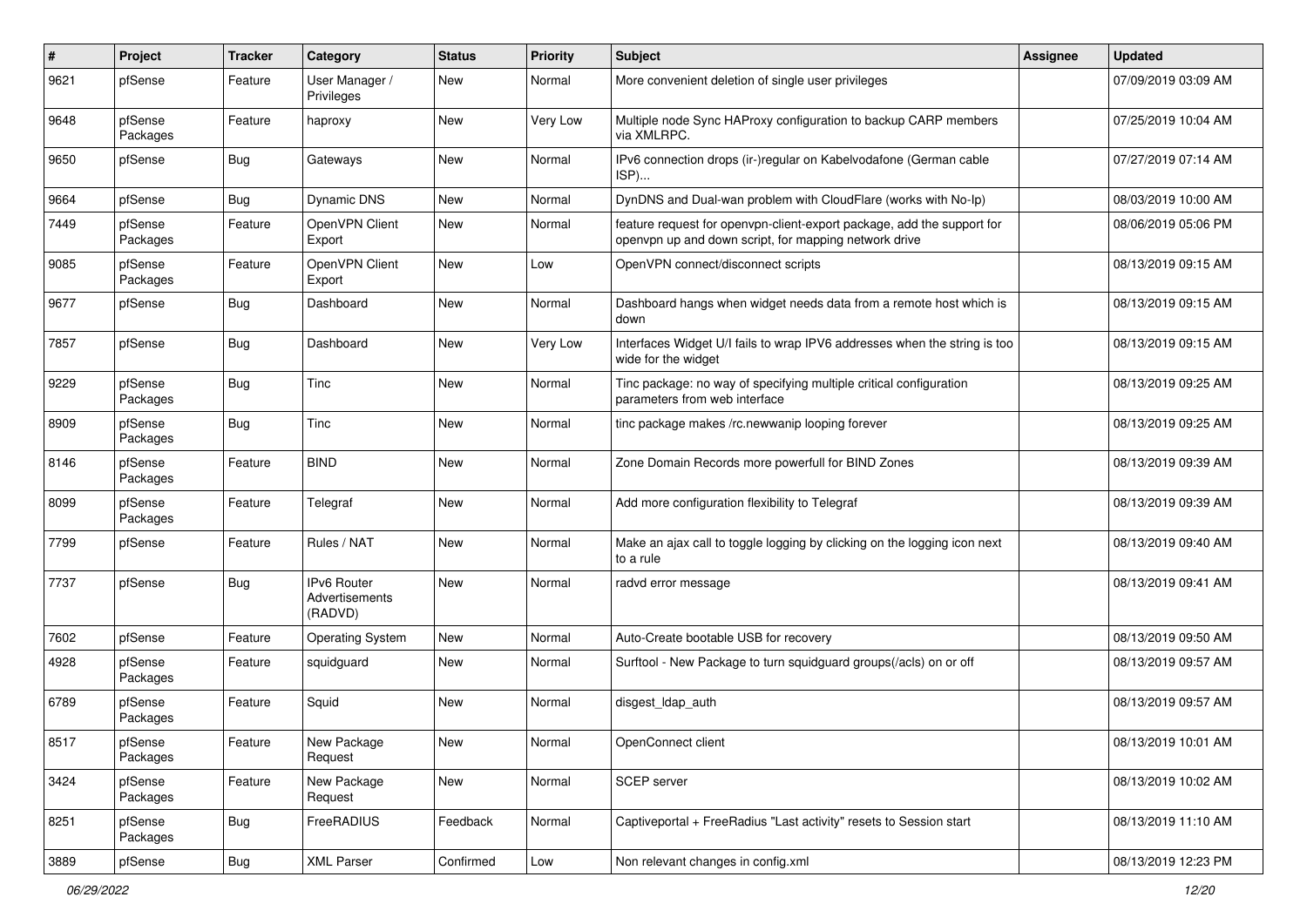| #    | Project             | <b>Tracker</b> | Category                                 | <b>Status</b> | Priority | <b>Subject</b>                                                                                   | <b>Assignee</b> | <b>Updated</b>      |
|------|---------------------|----------------|------------------------------------------|---------------|----------|--------------------------------------------------------------------------------------------------|-----------------|---------------------|
| 385  | pfSense             | Feature        | <b>Captive Portal</b>                    | New           | Normal   | Reverse captive portal                                                                           |                 | 08/13/2019 12:23 PM |
| 2771 | pfSense             | Feature        | Rules / NAT                              | <b>New</b>    | Normal   | Add packet tracing simulator                                                                     |                 | 08/13/2019 12:24 PM |
| 2024 | pfSense             | Feature        | Package System                           | New           | Normal   | RRD Graphs for packages                                                                          |                 | 08/13/2019 12:24 PM |
| 1890 | pfSense             | Bug            | Translations                             | New           | Normal   | No gettext support in console scripts                                                            |                 | 08/13/2019 12:24 PM |
| 6029 | pfSense             | <b>Bug</b>     | <b>XML Parser</b>                        | New           | Normal   | Unhelpful error messages in xmlparse*.inc and generally                                          |                 | 08/13/2019 12:52 PM |
| 5902 | pfSense             | Todo           | Configuration<br>Backend                 | New           | Normal   | Use a common place for default values                                                            |                 | 08/13/2019 12:53 PM |
| 4707 | pfSense             | Feature        | Rules / NAT                              | New           | Normal   | Can't override block port 0 rules in filter.inc                                                  |                 | 08/13/2019 12:53 PM |
| 5080 | pfSense             | Feature        | DHCP (IPv4)                              | <b>New</b>    | Normal   | Settings tab under Services>DHCP Server                                                          |                 | 08/13/2019 12:53 PM |
| 4472 | pfSense             | Feature        | Build / Release                          | New           | Normal   | Cryptographically sign every (sub-)release                                                       |                 | 08/13/2019 12:53 PM |
| 6539 | pfSense             | Feature        | Rules / NAT                              | New           | Normal   | ICMPv6 filtering requires multiple rules - no range support                                      |                 | 08/13/2019 01:23 PM |
| 6501 | pfSense             | Todo           | Web Interface                            | New           | Normal   | Tightening up subnet expansion                                                                   |                 | 08/13/2019 01:23 PM |
| 6470 | pfSense<br>Packages | Feature        | New Package<br>Request                   | New           | Normal   | CloudFlare Integration Module                                                                    |                 | 08/13/2019 01:23 PM |
| 6469 | pfSense             | Feature        | Console Menu                             | <b>New</b>    | Normal   | Improve help + self documentation in console PHP shell                                           |                 | 08/13/2019 01:23 PM |
| 6430 | pfSense             | Bug            | <b>DNS Resolver</b>                      | Confirmed     | Low      | pfsense should sanity-check hostnames when copying from<br>dhcpd.leases to /etc/hosts            |                 | 08/13/2019 01:23 PM |
| 6412 | pfSense             | Feature        | <b>Operating System</b>                  | New           | Normal   | Add includedir directive for /var/etc/xinet.d to xinetd configuration                            |                 | 08/13/2019 01:23 PM |
| 6398 | pfSense             | Bug            | Configuration<br>Backend                 | New           | Normal   | If config cannot be loaded due to corruption or bug, it isn't handled<br>gracefully (just stops) |                 | 08/13/2019 01:23 PM |
| 5652 | pfSense             | <b>Bug</b>     | Authentication                           | New           | Normal   | Radius IETF Class Group Assignment - Incorrect Standard                                          |                 | 08/13/2019 01:39 PM |
| 6615 | pfSense             | Feature        | DHCP (IPv4)                              | New           | Normal   | new DHCP server option                                                                           |                 | 08/13/2019 01:39 PM |
| 6604 | pfSense             | Feature        | <b>NTPD</b>                              | <b>New</b>    | Normal   | Allow NTP server list to be overridden by DHCP/PPP                                               |                 | 08/13/2019 01:39 PM |
| 6555 | pfSense<br>Packages | Feature        | New Package<br>Request                   | New           | Normal   | Support IEEE 1588                                                                                |                 | 08/13/2019 01:40 PM |
| 6554 | pfSense             | Feature        | <b>NTPD</b>                              | New           | Normal   | Reintroduce NTP mode7 for IEEE 1588 PTPd interop                                                 |                 | 08/13/2019 01:40 PM |
| 6332 | pfSense             | Todo           | Web Interface                            | New           | Normal   | Upgrade encryption options to cover current range of recommendations                             |                 | 08/13/2019 02:34 PM |
| 6816 | pfSense             | Feature        | IPv6 Router<br>Advertisements<br>(RADVD) | New           | Normal   | Status and/or Diagnostics page for radvd                                                         |                 | 08/13/2019 02:35 PM |
| 6796 | pfSense             | Feature        | Interfaces                               | New           | Normal   | Allow hostnames as GRE and GIF endpoints                                                         |                 | 08/13/2019 02:35 PM |
| 7030 | pfSense             | Feature        | Multi-WAN                                | New           | Very Low | New Feature Load Balance Per Amount Of GB                                                        |                 | 08/13/2019 02:56 PM |
| 6977 | pfSense             | <b>Bug</b>     | Interfaces                               | New           | Normal   | VLAN traffic is erroneously counted as underlying iface (untagged)<br>traffic                    |                 | 08/13/2019 02:56 PM |
| 5619 | pfSense             | Feature        | <b>Operating System</b>                  | New           | Normal   | Curl with ARES support                                                                           |                 | 08/13/2019 02:56 PM |
| 7385 | pfSense             | Todo           | Web Interface                            | New           | Normal   | Sanitize PHP includes                                                                            |                 | 08/13/2019 03:22 PM |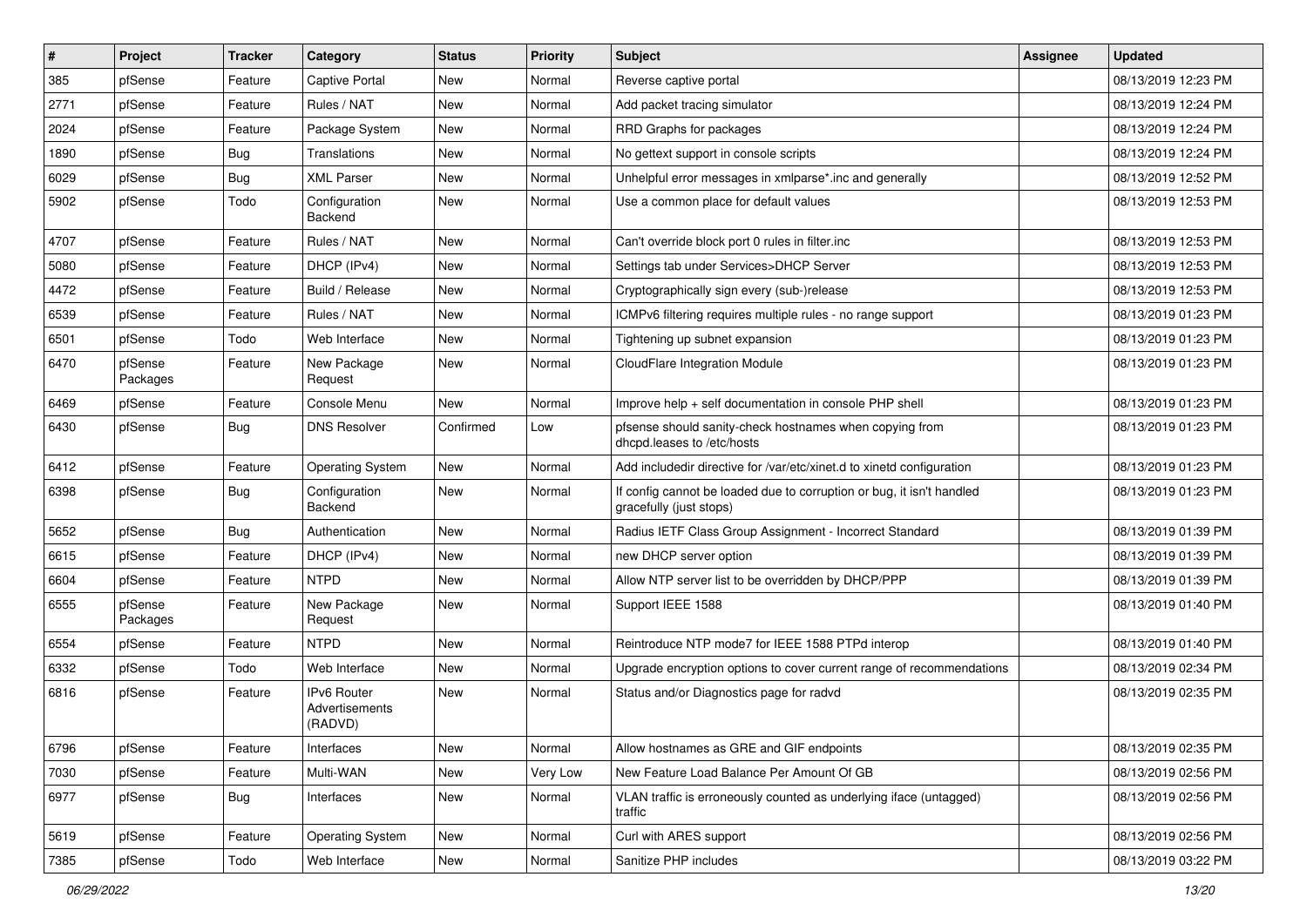| #    | Project             | <b>Tracker</b> | Category                                 | <b>Status</b> | <b>Priority</b> | <b>Subject</b>                                                                            | Assignee             | <b>Updated</b>      |
|------|---------------------|----------------|------------------------------------------|---------------|-----------------|-------------------------------------------------------------------------------------------|----------------------|---------------------|
| 6541 | pfSense             | Bug            | IPv6 Router<br>Advertisements<br>(RADVD) | New           | Normal          | IPv6 RAs always include on-link prefix; clients may not use DHCPv6<br>managed addresses   |                      | 08/13/2019 03:23 PM |
| 7738 | pfSense             | Feature        | <b>IPsec</b>                             | New           | Normal          | Highlight which IPSec (or other VPN) crypto modes are<br>hardware-accelerated in the UI   |                      | 08/13/2019 03:46 PM |
| 7430 | pfSense             | Bug            | Interfaces                               | New           | Normal          | pfsense-utils.inc - where_is_ipaddr_configured() should account for<br>loopback interface |                      | 08/13/2019 03:48 PM |
| 7761 | pfSense             | Feature        | Rules / NAT                              | New           | Normal          | Add a way to match on IPv6 proto=0 (hop-by-hop header extension)                          |                      | 08/13/2019 03:49 PM |
| 7800 | pfSense             | Feature        | Logging                                  | New           | Normal          | Add option for state logging                                                              |                      | 08/13/2019 03:51 PM |
| 7812 | pfSense             | Feature        | Web Interface                            | New           | Normal          | ZFS handling of autopreplace                                                              |                      | 08/13/2019 03:53 PM |
| 8036 | pfSense             | Feature        | <b>IPsec</b>                             | New           | Normal          | Want to run multiple Mobile Client IKEv2 server instances                                 |                      | 08/14/2019 09:31 AM |
| 7881 | pfSense             | Feature        | OpenVPN                                  | New           | Normal          | OpenVPN client - add support for multiple server entries                                  |                      | 08/14/2019 09:32 AM |
| 7541 | pfSense             | Feature        | Installer                                | New           | Normal          | ZFS Install, add hot spare option                                                         |                      | 08/14/2019 09:32 AM |
| 8177 | pfSense             | <b>Bug</b>     | Package System                           | New           | Normal          | /xsl/package.xsl" is referenced in package XML files but not on the<br>firewall           |                      | 08/14/2019 09:56 AM |
| 7289 | pfSense             | Bug            | Certificates                             | <b>New</b>    | Low             | Generating 4096bit Certificate                                                            |                      | 08/14/2019 09:56 AM |
| 8372 | pfSense             | Feature        | Logging                                  | New           | Normal          | add gui setting to adjust refresh rate for dynamic firewall logs                          |                      | 08/14/2019 10:31 AM |
| 8274 | pfSense             | Feature        | <b>Traffic Graphs</b>                    | New           | Normal          | Reverse Inverse Traffic Graph View                                                        | <b>Jared Dillard</b> | 08/14/2019 10:31 AM |
| 8526 | pfSense             | Bug            | Interfaces                               | New           | Normal          | DHCP client ignores server replies when 802.1q tagging is used                            |                      | 08/14/2019 10:52 AM |
| 8458 | pfSense             | Feature        | Dashboard                                | New           | Low             | Allow reordering of interface widget                                                      |                      | 08/14/2019 10:52 AM |
| 8076 | pfSense             | Bug            | Backup / Restore                         | New           | Normal          | User can easily apply an unusable interface configuration after restore                   |                      | 08/14/2019 10:52 AM |
| 8435 | pfSense             | Bug            | Interfaces                               | New           | Normal          | DHCPv6 unusable in certain circumstances (US AT&T Fiber, etc.)                            |                      | 08/14/2019 10:52 AM |
| 8929 | pfSense             | Feature        | Web Interface                            | New           | Normal          | Scroll bar css dark theme                                                                 |                      | 08/14/2019 12:16 PM |
| 8743 | pfSense             | Todo           | Gateways                                 | New           | Low             | Gateway Groups page should list gateways in tier order                                    |                      | 08/14/2019 12:16 PM |
| 9087 | pfSense             | Bug            | <b>Traffic Graphs</b>                    | New           | Normal          | Traffic Graph Widget Legend Not Updating                                                  |                      | 08/14/2019 12:38 PM |
| 9060 | pfSense             | Feature        | Logging                                  | New           | Normal          | add rule name filtering field for firewall log viewer                                     |                      | 08/14/2019 12:38 PM |
| 9035 | pfSense             | <b>Bug</b>     | Rules / NAT                              | New           | Normal          | Inactive Interfaces are Hidden in Firewall Rules                                          |                      | 08/14/2019 12:39 PM |
| 9222 | pfSense             | Feature        | Authentication                           | New           | Normal          | Add sshguard log when release an IP                                                       |                      | 08/14/2019 01:00 PM |
| 9167 | pfSense             | Bug            | Rules / NAT                              | New           | Normal          | Some Important ICMPv6 Traffic Not Allowed by Default Rules                                |                      | 08/14/2019 01:00 PM |
| 9343 | pfSense             | Bug            | DHCP (IPv4)                              | New           | Normal          | diag_arp.php times out with large DHCPD leases table                                      |                      | 08/14/2019 01:19 PM |
| 9288 | pfSense             | Feature        | Authentication                           | New           | Normal          | SSHGuard add pfSense signature in standard                                                |                      | 08/14/2019 01:19 PM |
| 9486 | pfSense<br>Packages | <b>Bug</b>     | softflowd                                | New           | Very Low        | ifindex values used for softflowd are incorrect                                           |                      | 08/14/2019 02:30 PM |
| 9591 | pfSense             | Feature        | Rules / NAT                              | New           | Normal          | Add under firewall rules a search box                                                     |                      | 08/14/2019 02:39 PM |
| 9585 | pfSense             | Bug            | Interfaces                               | New           | Normal          | 6RD: Unable to reach hosts on within same 6rd-domain                                      |                      | 08/14/2019 02:39 PM |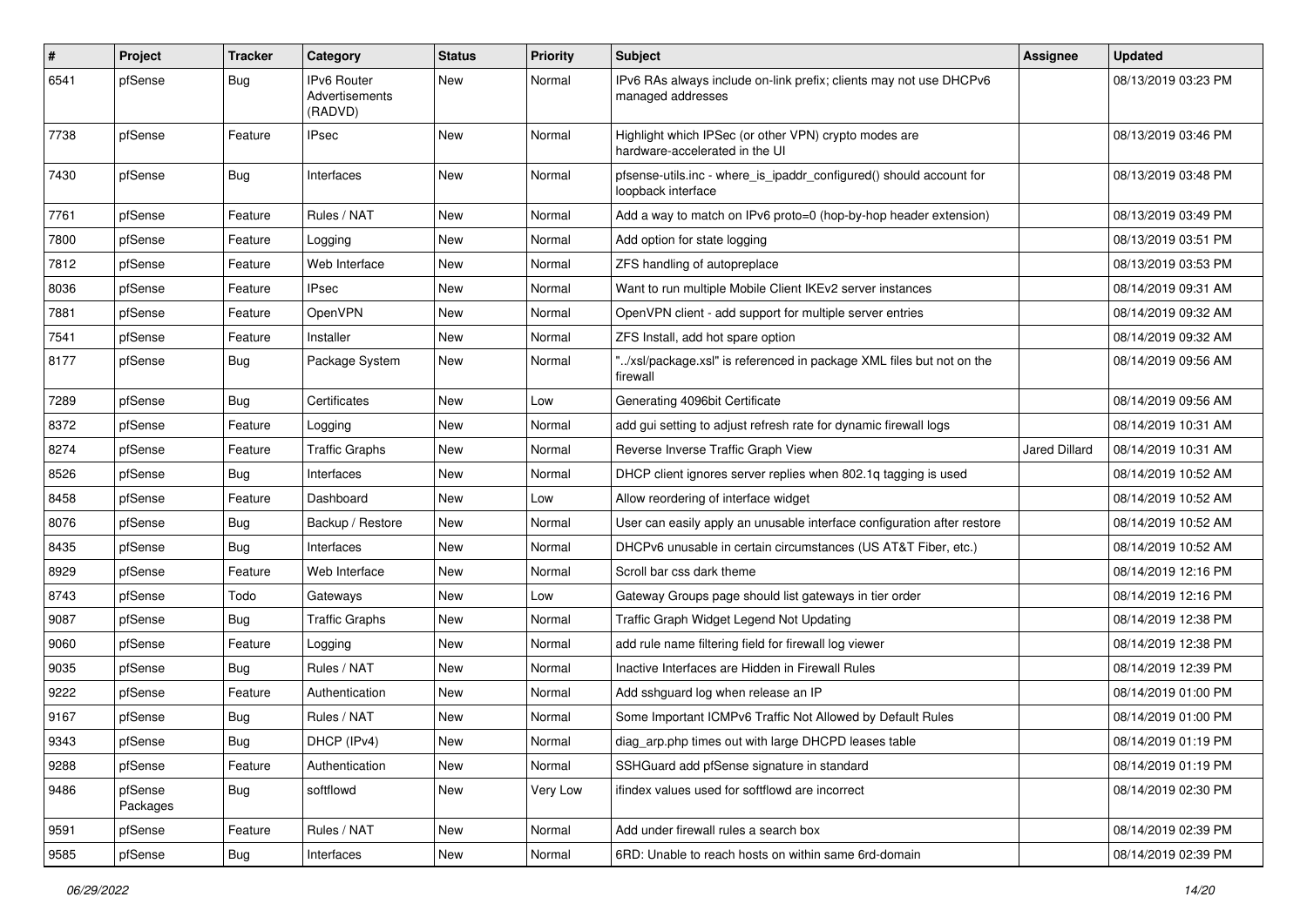| ∦    | Project             | <b>Tracker</b> | Category                 | <b>Status</b> | <b>Priority</b> | <b>Subject</b>                                                                                                                     | Assignee     | <b>Updated</b>      |
|------|---------------------|----------------|--------------------------|---------------|-----------------|------------------------------------------------------------------------------------------------------------------------------------|--------------|---------------------|
| 9575 | pfSense             | Feature        | DHCP (IPv6)              | New           | Very Low        | RFC 7078 - Distributing Address Selection Policy Using DHCPv6                                                                      |              | 08/14/2019 02:39 PM |
| 9293 | pfSense             | Feature        | Web Interface            | New           | Low             | Provide WebUI message (banner) prior to login                                                                                      |              | 08/14/2019 02:39 PM |
| 9627 | pfSense             | Feature        | Captive Portal           | New           | Normal          | Captive Portal only shows authenticated users                                                                                      |              | 08/14/2019 02:48 PM |
| 4681 | pfSense             | Feature        | Backup / Restore         | New           | Normal          | AutoConfigBackup make a way to easily download a saved backup                                                                      |              | 08/16/2019 12:46 PM |
| 7757 | pfSense             | Bug            | Backup / Restore         | <b>New</b>    | Normal          | Auto Config Backup fails to upload unless Default Gateway is up                                                                    |              | 08/16/2019 12:47 PM |
| 8500 | pfSense             | Bug            | Dynamic DNS              | New           | Low             | Incorrect categorization of status/info messages from phpDynDNS                                                                    |              | 08/16/2019 12:50 PM |
| 8031 | pfSense<br>Packages | Feature        | FreeRADIUS               | New           | Normal          | FreeRADIUS copy entry function                                                                                                     |              | 08/16/2019 01:01 PM |
| 7686 | pfSense<br>Packages | Feature        | haproxy                  | New           | Normal          | Add option in HAProxy to configure SSL defaults based on the Mozilla<br><b>SSL Configuration Generator</b>                         |              | 08/16/2019 01:09 PM |
| 2774 | pfSense             | Feature        | DHCP (IPv4)              | <b>New</b>    | Normal          | Extend DHCP Pools code to allow using different subnets                                                                            |              | 08/19/2019 10:27 AM |
| 2323 | pfSense             | Feature        | DHCP (IPv4)              | New           | Low             | GUI doesn't allow to configure DHCP server to serve IP addresses<br>belonging to subnets wich are not associated with an interface |              | 08/19/2019 10:27 AM |
| 7964 | pfSense             | Bug            | Multi-WAN                | New           | Normal          | Restart openvpn on gateway switching                                                                                               |              | 08/19/2019 12:35 PM |
| 6845 | pfSense             | Feature        | Interfaces               | New           | Normal          | DHCP / DHCPv6 WAN client status page                                                                                               |              | 08/19/2019 12:37 PM |
| 7720 | pfSense             | Feature        | Hardware / Drivers       | <b>New</b>    | Normal          | Add general watchdog kernel modules (like ichwd) and watchdogd<br>support in the GUI.                                              |              | 08/19/2019 01:20 PM |
| 9495 | pfSense<br>Packages | Bug            | AWS VPC                  | <b>New</b>    | Normal          | AWS VPC VPN wizard produces incorrect config (SHA256 should be<br>SHA <sub>1</sub> )                                               |              | 08/19/2019 02:45 PM |
| 7683 | pfSense<br>Packages | Feature        | New Package<br>Request   | <b>New</b>    | Low             | Splunk Universal Forwarder Package                                                                                                 |              | 08/19/2019 02:54 PM |
| 9038 | pfSense             | Feature        | Logging                  | New           | Normal          | Live view of any log file                                                                                                          |              | 08/19/2019 02:55 PM |
| 9140 | pfSense             | <b>Bug</b>     | Logging                  | New           | Very Low        | Unexpected rule can be displayed when looking up filter log entry with<br>multiple matching rules                                  |              | 08/19/2019 02:56 PM |
| 7286 | pfSense             | Bug            | OpenVPN                  | Incomplete    | Normal          | OpenVPN client is unreliable when you have multiple tunnels                                                                        |              | 08/19/2019 03:28 PM |
| 7699 | pfSense<br>Packages | Feature        | OpenVPN Client<br>Export | New           | Normal          | OpenVPN Client Export - Default Gateway                                                                                            |              | 08/19/2019 03:32 PM |
| 7902 | pfSense<br>Packages | Feature        | OpenVPN Client<br>Export | New           | Low             | allow vpn client export of other to be a blank field                                                                               |              | 08/19/2019 03:33 PM |
| 9690 | pfSense             | Bug            | Interfaces               | New           | Normal          | Ethernet flow control should be disabled by default                                                                                |              | 08/19/2019 06:45 PM |
| 6574 | pfSense             | Feature        | Hardware / Drivers       | New           | Normal          | Support USB RNDIS network interfaces                                                                                               |              | 08/20/2019 08:46 AM |
| 7212 | pfSense             | Feature        | Hardware / Drivers       | New           | Normal          | Provide Driver for SG-1000 Crypto Accelerator                                                                                      | Luiz Souza   | 08/20/2019 08:46 AM |
| 8309 | pfSense             | Feature        | Hardware / Drivers       | New           | Normal          | Include apuled driver to add support for LEDs on PC Engines APU<br>boards                                                          | Darryn Storm | 08/20/2019 08:47 AM |
| 4914 | pfSense             | Feature        | Diagnostics              | New           | Low             | <b>Packet Capture Settings</b>                                                                                                     |              | 08/20/2019 08:51 AM |
| 7414 | pfSense<br>Packages | Feature        | Snort                    | New           | Normal          | snort needs automated refresh on ip change                                                                                         |              | 08/20/2019 08:55 AM |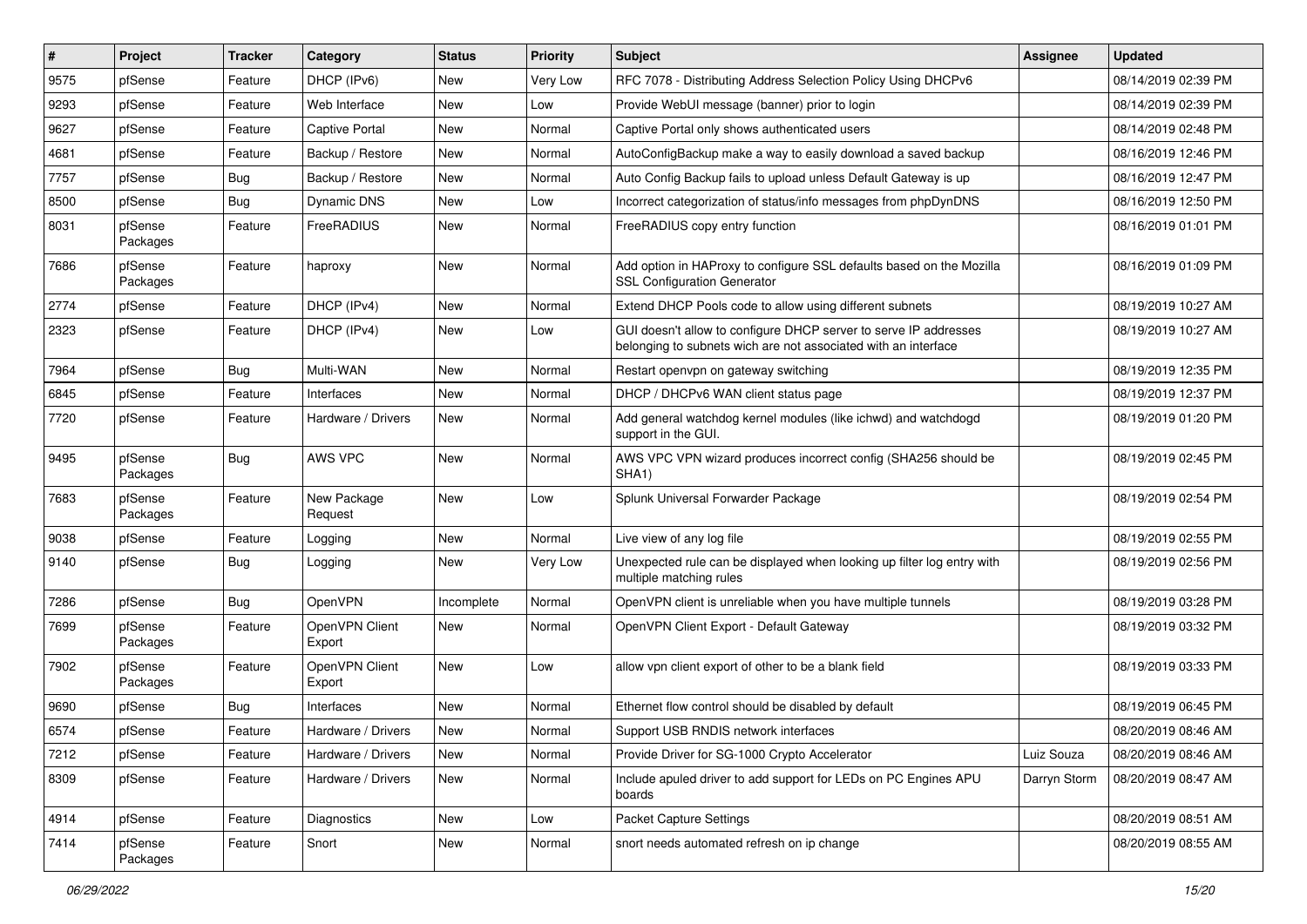| $\vert$ # | Project             | <b>Tracker</b> | Category                                        | <b>Status</b> | <b>Priority</b> | <b>Subject</b>                                                                                                        | Assignee             | <b>Updated</b>      |
|-----------|---------------------|----------------|-------------------------------------------------|---------------|-----------------|-----------------------------------------------------------------------------------------------------------------------|----------------------|---------------------|
| 9662      | pfSense<br>Packages | Bug            | pfBlockerNG                                     | New           | Normal          | PfblockerNG do not update after pfsense reboot and wait for next cron<br>task                                         |                      | 08/20/2019 09:00 AM |
| 8279      | pfSense<br>Packages | Feature        | pfBlockerNG                                     | <b>New</b>    | Normal          | Consider adding a new option to the Rule Order                                                                        |                      | 08/20/2019 09:00 AM |
| 9192      | pfSense             | Bug            | <b>PPP</b> Interfaces                           | <b>New</b>    | Normal          | PPPoE daemon selects wrong interface                                                                                  |                      | 08/20/2019 10:05 AM |
| 8804      | pfSense             | <b>Bug</b>     | <b>PPP</b> Interfaces                           | <b>New</b>    | Normal          | Netgate SG-1000 PPPoE Keepalives not prioritized, internet drops                                                      |                      | 08/20/2019 10:06 AM |
| 8512      | pfSense             | Bug            | <b>PPP</b> Interfaces                           | New           | Normal          | PPPoE reconnect fails after interface flap                                                                            |                      | 08/20/2019 10:06 AM |
| 1833      | pfSense             | Feature        | <b>PPTP</b>                                     | New           | Normal          | PPTP type WAN IPv6 support                                                                                            |                      | 08/20/2019 10:12 AM |
| 3162      | pfSense             | Feature        | PPP Interfaces                                  | <b>New</b>    | Low             | <b>MLPPP Status of connections</b>                                                                                    |                      | 08/20/2019 10:20 AM |
| 4470      | pfSense             | Feature        | <b>IPv6 Router</b><br>Advertisements<br>(RADVD) | New           | Normal          | RA page in GUI                                                                                                        |                      | 08/20/2019 12:20 PM |
| 7303      | pfSense             | Bug            | <b>IPv6 Router</b><br>Advertisements<br>(RADVD) | New           | Normal          | ipv6 connectivity lost on pfSense reboot                                                                              |                      | 08/20/2019 12:23 PM |
| 1937      | pfSense             | Feature        | Rules / NAT                                     | <b>New</b>    | Normal          | Support for rule groupings                                                                                            |                      | 08/20/2019 12:42 PM |
| 1947      | pfSense             | Feature        | Rules / NAT                                     | New           | Normal          | Option to kill all states when creating a block rule                                                                  |                      | 08/20/2019 01:09 PM |
| 7974      | pfSense             | Feature        | Dashboard                                       | <b>New</b>    | Normal          | <b>ZFS RAID Monitor Not available</b>                                                                                 |                      | 08/20/2019 01:34 PM |
| 6295      | pfSense             | Bug            | <b>Traffic Shaper</b><br>(Limiters)             | New           | Normal          | Crash upon applying CODELQ to untagged parent interface when also<br>applied to daughter VLAN                         | Luiz Souza           | 08/20/2019 02:44 PM |
| 8570      | pfSense             | Bug            | <b>XML Parser</b>                               | <b>New</b>    | Normal          | Empty (dn)shaper config gets populated with newline                                                                   |                      | 08/20/2019 02:45 PM |
| 4265      | pfSense             | Feature        | UPnP/NAT-PMP                                    | New           | Normal          | UPNP allow use of alias and schedule                                                                                  |                      | 08/20/2019 02:57 PM |
| 4997      | pfSense             | Feature        | Rules / NAT                                     | New           | Normal          | Add setting option to choose default log action for new firewall rules                                                |                      | 08/20/2019 03:29 PM |
| 4456      | pfSense             | Feature        | Diagnostics                                     | <b>New</b>    | Normal          | Packet capture additional filtering options                                                                           |                      | 08/20/2019 03:30 PM |
| 5567      | pfSense             | Feature        | Dashboard                                       | New           | Low             | CARP status widget does not update in real time                                                                       |                      | 08/20/2019 03:33 PM |
| 2049      | pfSense             | Feature        | Rules / NAT                                     | New           | Normal          | Show Auto Generated Rules and Use them to turn features on/off when<br>applicable                                     |                      | 08/20/2019 03:37 PM |
| 6026      | pfSense             | Bug            | Rules / NAT                                     | <b>New</b>    | Low             | webinterface, firewall rules, wrapping of columns or visible<br>(horizontal)scrollbar needed when contents doesnt fit | <b>Jared Dillard</b> | 08/20/2019 03:40 PM |
| 5556      | pfSense             | Feature        | Diagnostics                                     | New           | Normal          | No error when downloading non-existing file on Diagnostics/Execute                                                    |                      | 08/20/2019 03:43 PM |
| 6602      | pfSense             | Feature        | User Manager /<br>Privileges                    | New           | Normal          | Config writes denied via "deny config write" permission should notify as<br>such                                      |                      | 08/20/2019 03:43 PM |
| 6804      | pfSense             | Feature        | Diagnostics                                     | New           | Very Low        | Add row counter into Diagnostics -> Edit File                                                                         |                      | 08/20/2019 03:44 PM |
| 1883      | pfSense             | Feature        | <b>Traffic Shaper</b><br>(Limiters)             | New           | Normal          | Diag > Limiter Info presentation enhancement                                                                          |                      | 08/20/2019 03:46 PM |
| 7172      | pfSense             | <b>Bug</b>     | DHCP (IPv4)                                     | New           | Normal          | Sorting by hostname in Services > DHCP Server > LAN should be<br>"natural" (alphanumeric friendly)                    |                      | 08/20/2019 03:47 PM |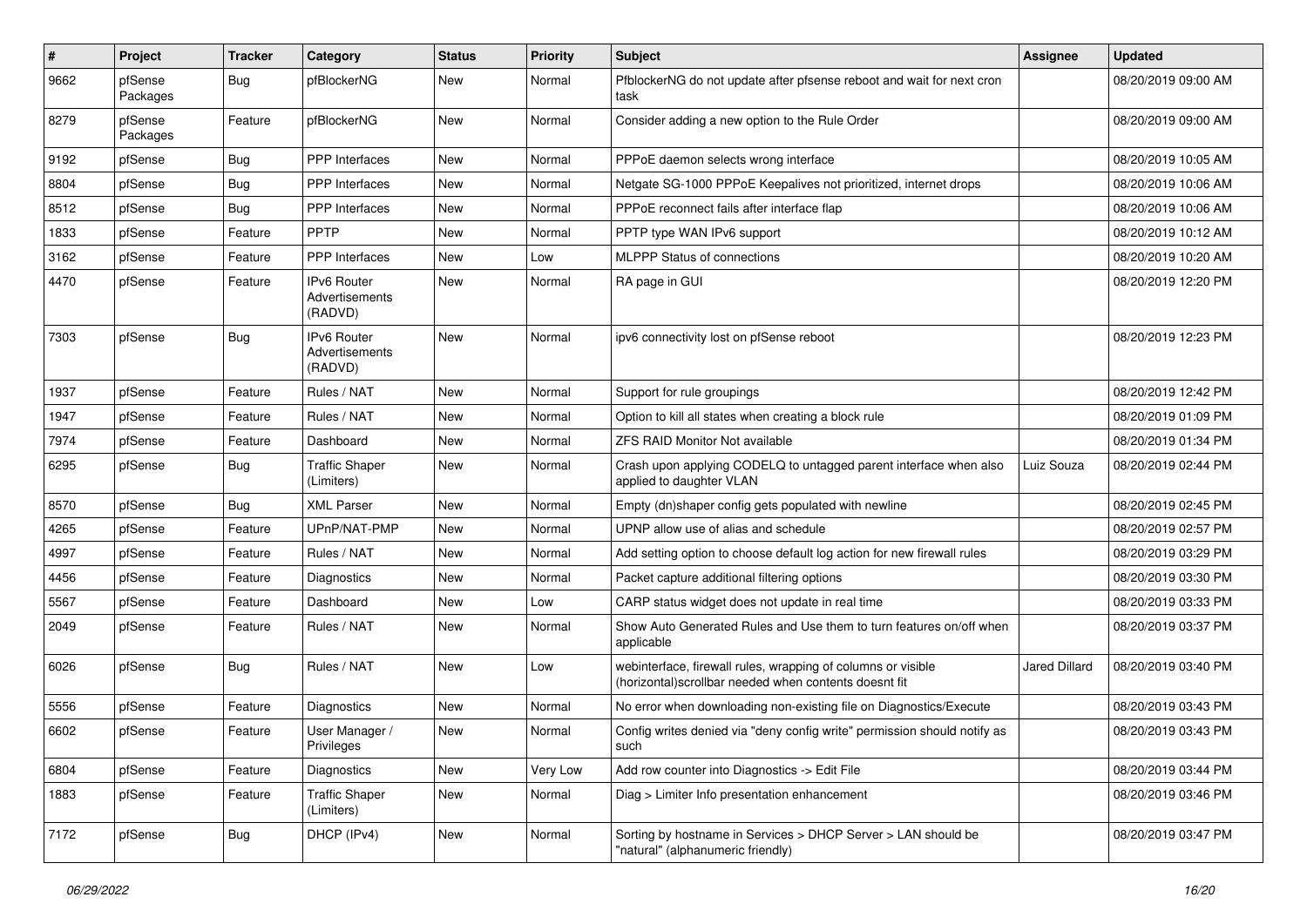| #    | Project | <b>Tracker</b> | Category                     | <b>Status</b> | Priority | <b>Subject</b>                                                                                                   | <b>Assignee</b>      | <b>Updated</b>      |
|------|---------|----------------|------------------------------|---------------|----------|------------------------------------------------------------------------------------------------------------------|----------------------|---------------------|
| 7181 | pfSense | Feature        | Rules / NAT                  | New           | Low      | Add Top and Add Bottom on Seperator                                                                              |                      | 08/21/2019 08:55 AM |
| 6842 | pfSense | Feature        | Package System               | <b>New</b>    | Low      | Package Manager progress bar should indicate overall progress                                                    |                      | 08/21/2019 08:55 AM |
| 6696 | pfSense | Bug            | Traffic Shaper (ALTQ)   New  |               | Low      | Add configure link to Status > Queues error message if traffic shaping<br>not configured                         | <b>Jared Dillard</b> | 08/21/2019 08:55 AM |
| 7373 | pfSense | Bug            | Rules / NAT                  | New           | Normal   | Firewall schedules GUI needs to be redone from scratch                                                           |                      | 08/21/2019 08:56 AM |
| 7398 | pfSense | Feature        | <b>Traffic Graphs</b>        | Assigned      | Normal   | Show average value of bandwidth in/out on Dashboard trafic graph                                                 | Jared Dillard        | 08/21/2019 08:56 AM |
| 7418 | pfSense | Feature        | Dynamic DNS                  | New           | Normal   | Dynamic dns should be sorted interface name                                                                      |                      | 08/21/2019 08:58 AM |
| 7182 | pfSense | Feature        | Dashboard                    | New           | Normal   | Break up System Widget on the Dashboard                                                                          |                      | 08/21/2019 08:59 AM |
| 7788 | pfSense | <b>Bug</b>     | Dashboard                    | New           | Low      | Irregular updating of widgets like cpu/uptime on system widget.                                                  |                      | 08/21/2019 09:03 AM |
| 8095 | pfSense | Bug            | Translations                 | New           | Normal   | Unescaped simple quotes break JavaScript features when the French<br>translation is enabled                      |                      | 08/21/2019 09:06 AM |
| 7781 | pfSense | Feature        | Rules / NAT                  | New           | Normal   | Please Enable Rule Separators on Manual Outbound NAT                                                             |                      | 08/21/2019 09:07 AM |
| 8316 | pfSense | Feature        | Rules / NAT                  | New           | Low      | expiration date when creating new rules                                                                          |                      | 08/21/2019 09:11 AM |
| 8483 | pfSense | Feature        | Traffic Shaper (ALTQ)   New  |               | Normal   | Allow user to choose order of Queues status                                                                      |                      | 08/21/2019 09:12 AM |
| 8558 | pfSense | Feature        | Web Interface                | <b>New</b>    | Normal   | Add more table sorting in various UI pages                                                                       |                      | 08/21/2019 09:14 AM |
| 7195 | pfSense | Bug            | Package System               | New           | Normal   | pkg_edit.php - <checkenablefields> tag has no effect on fields other<br/>than checkbox/input</checkenablefields> |                      | 08/21/2019 09:15 AM |
| 7082 | pfSense | <b>Bug</b>     | Package System               | New           | Normal   | pkg edit.php - impossible to use default value with rowhelperfield                                               |                      | 08/21/2019 09:15 AM |
| 8614 | pfSense | <b>Bug</b>     | DHCP (IPv4)                  | New           | Normal   | Cannot remove Additional BOOTP/DHCP Options                                                                      |                      | 08/21/2019 09:15 AM |
| 9101 | pfSense | Bug            | <b>Traffic Graphs</b>        | New           | Normal   | Traffic Graphs/Dashboard Slows Downloads Being Performed by the<br>Same Firefox Browser                          |                      | 08/21/2019 09:18 AM |
| 9253 | pfSense | Feature        | User Manager /<br>Privileges | New           | Normal   | RFE: True View-Only WebCFG options                                                                               |                      | 08/21/2019 09:21 AM |
| 8694 | pfSense | Feature        | Authentication               | New           | Very Low | Client CA Auth for PFSense WebGui                                                                                |                      | 08/21/2019 09:25 AM |
| 3771 | pfSense | <b>Bug</b>     | DHCP (IPv4)                  | New           | Normal   | Webinterface and dhcpdcrashes with 500+ static leases                                                            |                      | 08/21/2019 09:26 AM |
| 7459 | pfSense | Feature        | Diagnostics                  | <b>New</b>    | Low      | "Refresh" button for Diagnostics/Tables display                                                                  |                      | 08/21/2019 09:27 AM |
| 7442 | pfSense | Feature        | <b>Diagnostics</b>           | New           | Low      | Suggestions for Diagnostics / ARP Table and Diagnostics / NDP Table                                              |                      | 08/21/2019 09:27 AM |
| 1656 | pfSense | Feature        | <b>Diagnostics</b>           | New           | Normal   | Teach pfctl to kill states by port number                                                                        |                      | 08/21/2019 09:55 AM |
| 4098 | pfSense | Feature        | Authentication               | <b>New</b>    | Normal   | Add option to force a password change on login                                                                   |                      | 08/21/2019 10:31 AM |
| 5825 | ptSense | Feature        | Authentication               | New           | Normal   | Allow EAP-RADIUS for authentication servers                                                                      |                      | 08/21/2019 10:32 AM |
| 8170 | pfSense | Feature        | <b>XMLRPC</b>                | New           | Normal   | XMLRPC Sync deletes entires on remote System                                                                     |                      | 08/21/2019 10:42 AM |
| 8243 | pfSense | Feature        | <b>XMLRPC</b>                | New           | Normal   | Sync dashboard settings over xmlrpc                                                                              |                      | 08/21/2019 10:42 AM |
| 7441 | pfSense | Feature        | DHCP (IPv4)                  | New           | Low      | Display start/end times for Static Mapping leases on DHCP<br>Leases/DHCPv6 Leases                                |                      | 08/21/2019 10:48 AM |
| 6283 | pfSense | Feature        | DHCP (IPv6)                  | New           | Normal   | Register DHCPv6 leases with DNS resolver                                                                         |                      | 08/21/2019 10:48 AM |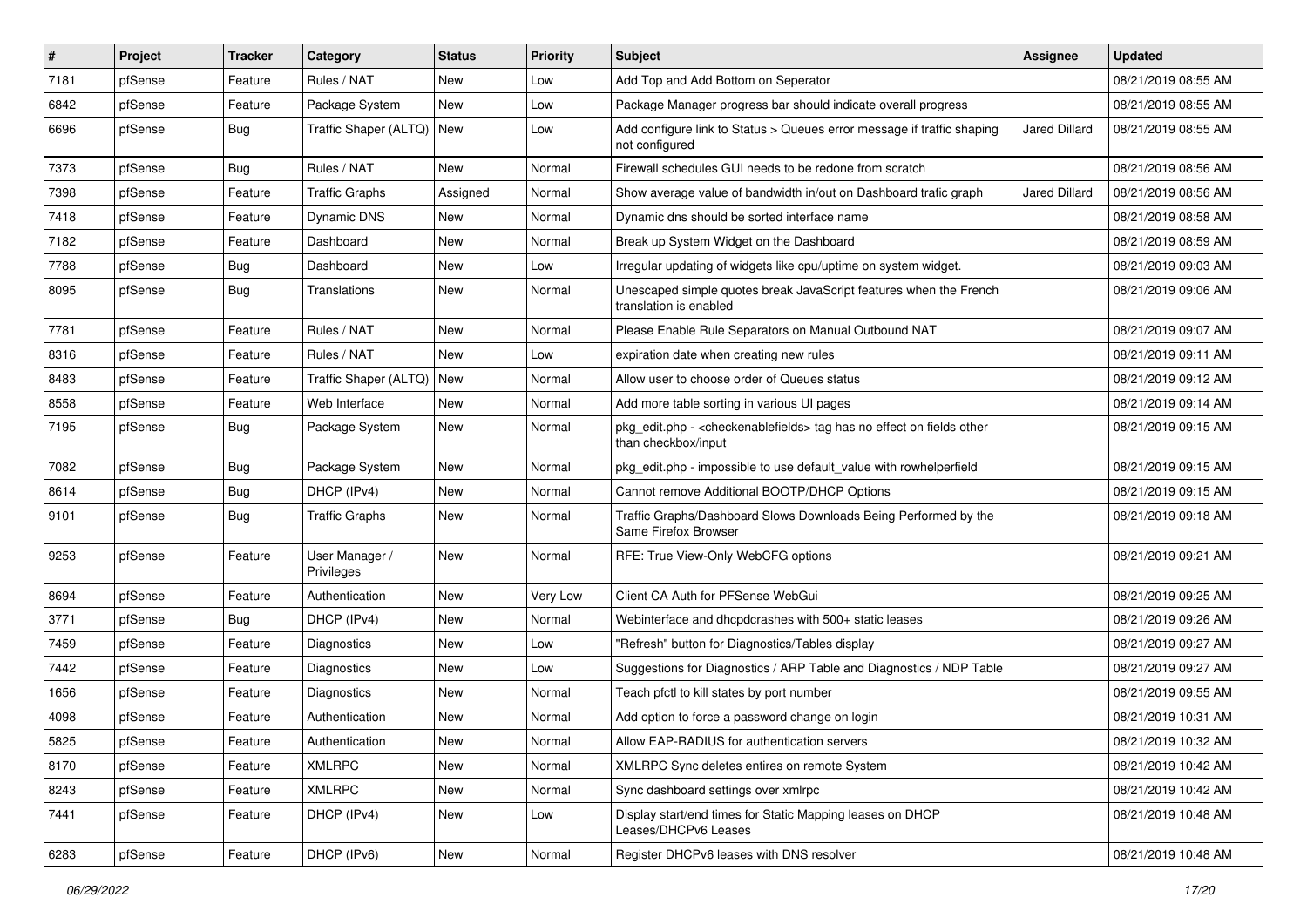| $\vert$ # | Project             | <b>Tracker</b> | Category               | <b>Status</b> | <b>Priority</b> | <b>Subject</b>                                                                                       | <b>Assignee</b> | <b>Updated</b>      |
|-----------|---------------------|----------------|------------------------|---------------|-----------------|------------------------------------------------------------------------------------------------------|-----------------|---------------------|
| 7563      | pfSense             | Feature        | L <sub>2</sub> TP      | New           | Normal          | I2tp Suggestion: consider allowing IP/Subnet for the user.                                           |                 | 08/21/2019 10:52 AM |
| 8233      | pfSense             | Bug            | <b>NAT Reflection</b>  | New           | Very Low        | NAT reflection back to originating host broken when using FQDN-based<br>IP aliases                   |                 | 08/21/2019 10:53 AM |
| 1979      | pfSense             | Feature        | Aliases / Tables       | <b>New</b>    | Normal          | Add some default read-only system aliases                                                            | Jim Pingle      | 08/21/2019 11:01 AM |
| 3387      | pfSense             | Feature        | Aliases / Tables       | New           | Normal          | process_alias_urItable Frequency                                                                     |                 | 08/21/2019 11:01 AM |
| 4195      | pfSense             | Feature        | Aliases / Tables       | New           | Low             | Aliases: sections                                                                                    |                 | 08/21/2019 11:01 AM |
| 5735      | pfSense             | Feature        | Aliases / Tables       | New           | Very Low        | Automaticaly add DHCP leases to alias list or make it readable in<br>selected fields                 |                 | 08/21/2019 11:01 AM |
| 7665      | pfSense             | Bug            | Aliases / Tables       | New           | Normal          | Host range validation for Aliases is not strict enough                                               |                 | 08/21/2019 11:01 AM |
| 6207      | pfSense             | Feature        | Rules / NAT            | New           | Normal          | Please, add "THIS_IF broadcast" Macro for use in firewall rules                                      |                 | 08/21/2019 11:01 AM |
| 3288      | pfSense             | Feature        | Rules / NAT            | New           | Normal          | Macros for Interface Networks on Outbound NAT rule Source drop-down                                  |                 | 08/21/2019 11:02 AM |
| 336       | pfSense             | Feature        | <b>LAGG Interfaces</b> | New           | Normal          | Option to create lagg under assign interfaces                                                        |                 | 08/21/2019 11:16 AM |
| 4499      | pfSense             | Feature        | LAGG Interfaces        | New           | Normal          | pfSense LAGG interfaces; unable to set speed and duplex for member<br>interfaces.                    |                 | 08/21/2019 11:16 AM |
| 9453      | pfSense             | <b>Bug</b>     | <b>LAGG Interfaces</b> | New           | Normal          | VLAN Interfaces on LAGG get orphaned at boot                                                         |                 | 08/21/2019 11:16 AM |
| 9183      | pfSense             | Bug            | <b>LAGG Interfaces</b> | New           | Very Low        | OpenVPN Lagg Interface not working after restart or new start                                        |                 | 08/21/2019 11:17 AM |
| 8335      | pfSense             | Bug            | <b>LAGG Interfaces</b> | New           | Normal          | System hang with LACP downlink to UniFi switch                                                       |                 | 08/21/2019 11:18 AM |
| 1388      | pfSense             | Feature        | Multi-WAN              | New           | Normal          | 3G outbound failover connection with auto dial-up and hang-up                                        |                 | 08/21/2019 11:27 AM |
| 7977      | pfSense             | <b>Bug</b>     | Translations           | New           | Normal          | English text shown in stead of translated text (Routing - Gateway groups<br>edit)                    |                 | 08/21/2019 11:28 AM |
| 8846      | pfSense             | Bug            | Gateways               | New           | Low             | Misleading gateway error message adding/editing static routes using a<br>disabled interface          |                 | 08/21/2019 11:29 AM |
| 9698      | pfSense             | <b>Bug</b>     | <b>RRD Graphs</b>      | New           | Normal          | Monitoring graphs do not retain state after auto-refresh                                             |                 | 08/26/2019 02:09 AM |
| 7848      | pfSense             | Bug            | <b>Diagnostics</b>     | New           | Low             | NDP Table Sort by Expiration Error                                                                   |                 | 08/26/2019 02:56 PM |
| 4503      | pfSense<br>Packages | Feature        | New Package<br>Request | New           | Normal          | GNUGateKeeper H.323 Proxy Package                                                                    |                 | 08/27/2019 02:54 AM |
| 9704      | pfSense<br>Packages | Feature        | FreeRADIUS             | New           | Normal          | Enable filter username                                                                               |                 | 08/27/2019 12:07 PM |
| 9707      | pfSense<br>Packages | <b>Bug</b>     | pfBlockerNG            | New           | Normal          | Some networks already existing in deny Feeds are not stopped even if<br>existing in custom deny list |                 | 08/28/2019 10:03 AM |
| 753       | pfSense             | Feature        | OpenVPN                | New           | Normal          | Add OpenVPN foreign_option support                                                                   |                 | 09/02/2019 10:38 AM |
| 9725      | pfSense<br>Packages | Feature        | ACME                   | New           | Very Low        | Ability to use template variables in acme package                                                    |                 | 09/04/2019 07:12 AM |
| 9724      | pfSense<br>Packages | <b>Bug</b>     | pfBlockerNG            | New           | High            | pfblockerng-firewall-filter-service-will-not-start                                                   |                 | 09/05/2019 06:32 AM |
| 9732      | pfSense             | Feature        | DHCP (IPv4)            | New           | Normal          | System UTC time offset in DHCP Option 2                                                              |                 | 09/06/2019 08:39 PM |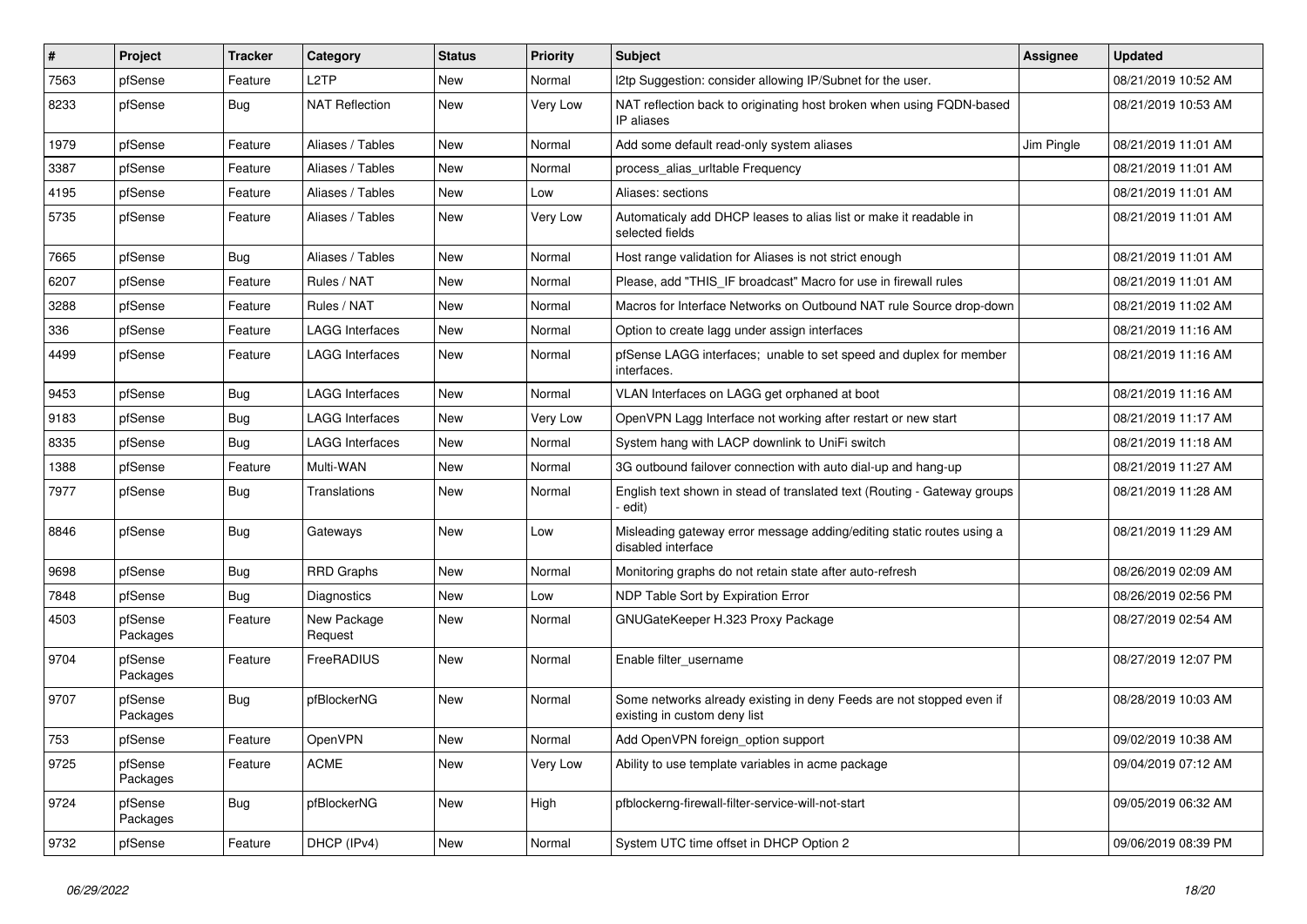| #    | Project             | <b>Tracker</b> | Category               | <b>Status</b> | Priority | <b>Subject</b>                                                                              | <b>Assignee</b> | <b>Updated</b>      |
|------|---------------------|----------------|------------------------|---------------|----------|---------------------------------------------------------------------------------------------|-----------------|---------------------|
| 9737 | pfSense             | Bug            | <b>Traffic Graphs</b>  | New           | Normal   | traffic-graphs.js shows incorrect units inside the chart                                    |                 | 09/09/2019 06:35 AM |
| 895  | pfSense             | Feature        | <b>PPP</b> Interfaces  | <b>New</b>    | Very Low | PPP subsystem MPPE/MPPC support                                                             |                 | 09/10/2019 04:24 PM |
| 9749 | pfSense<br>Packages | Feature        | Status Monitoring      | New           | Normal   | 95th percentile missing for quality in monitoring                                           |                 | 09/12/2019 10:39 AM |
| 9755 | pfSense             | <b>Bug</b>     | Package System         | New           | Very Low | package description wrong link<br>https://www.freshports.org/security/openvpn-client-export |                 | 09/13/2019 07:22 AM |
| 9775 | pfSense             | Feature        | Backup / Restore       | New           | Normal   | AutoConfigBackup - Rolling per day/hour cap on changes, retention<br>policy                 |                 | 09/20/2019 09:19 AM |
| 6668 | pfSense             | Bug            | <b>IPsec</b>           | Feedback      | Normal   | IPSec tunnel + L2TP/IPSec VPN - wrong PSK chosen by pfSense                                 |                 | 09/21/2019 02:07 AM |
| 8315 | pfSense<br>Packages | <b>Bug</b>     | Mail report            | Feedback      | Normal   | Mail Report mail report send() behavior different than<br>notify via smtp()                 | Jim Pingle      | 09/24/2019 10:12 AM |
| 9800 | pfSense             | Feature        | Hardware / Drivers     | <b>New</b>    | Normal   | Add toggle for net.isr.dispatch=deferred in GUI                                             |                 | 09/29/2019 06:18 AM |
| 9805 | pfSense             | <b>Bug</b>     | Dynamic DNS            | <b>New</b>    | Normal   | dynDNS cloudflare multiple entries                                                          |                 | 10/02/2019 04:51 PM |
| 9012 | pfSense<br>Packages | <b>Bug</b>     | Squid                  | New           | Very Low | Captive Portal authentication in Squid Proxy Server does not work                           |                 | 10/12/2019 05:06 AM |
| 9838 | pfSense             | Feature        | OpenVPN                | <b>New</b>    | Normal   | PKCS11 support                                                                              |                 | 10/20/2019 02:12 PM |
| 6103 | pfSense             | Feature        | <b>DNS Resolver</b>    | New           | Normal   | DNS Resolver Outgoing Interfaces should be able to use Gateway<br>Groups                    |                 | 10/21/2019 08:02 AM |
| 9837 | pfSense             | Bug            | Interfaces             | <b>New</b>    | Very Low | ipv6 is not completely disabled on the interfaces                                           |                 | 10/24/2019 01:16 AM |
| 7248 | pfSense             | Feature        | <b>IPsec</b>           | New           | Normal   | Web UI for IPSec settings should warn about poor security choices                           | Jim Pingle      | 10/31/2019 12:15 PM |
| 1268 | pfSense             | Feature        | Certificates           | <b>New</b>    | Normal   | Allow mass renewing of certs                                                                |                 | 11/01/2019 03:17 PM |
| 9044 | pfSense<br>Packages | Feature        | New Package<br>Request | New           | Normal   | Add SoftEther                                                                               |                 | 11/02/2019 10:51 AM |
| 9889 | pfSense             | Bug            | Certificates           | <b>New</b>    | Very Low | CRL check for Intermediate CA CRLs fails                                                    | Jim Pingle      | 11/08/2019 11:03 AM |
| 8985 | pfSense<br>Packages | Feature        | Suricata               | New           | Normal   | Suricata: allow configuration for external/internal additional storage                      |                 | 11/13/2019 10:07 AM |
| 9286 | pfSense<br>Packages | Bug            | squidguard             | <b>New</b>    | Normal   | squidGuard - Unable to change IP for sgerror.php URL in configuration                       |                 | 11/13/2019 10:07 AM |
| 9497 | pfSense<br>Packages | <b>Bug</b>     | AWS VPC                | <b>New</b>    | Normal   | AWS VPN Wizard: WebGUI times out.                                                           |                 | 11/13/2019 10:07 AM |
| 9566 | pfSense             | <b>Bug</b>     | <b>Traffic Graphs</b>  | <b>New</b>    | Normal   | Traffic graph displays traffic incorrectly                                                  |                 | 11/18/2019 07:54 AM |
| 9912 | pfSense<br>Packages | Feature        | ntop                   | New           | Normal   | add custom DPI to ntopng                                                                    |                 | 11/18/2019 10:57 AM |
| 7078 | pfSense             | Feature        | OpenVPN                | New           | Low      | Allow reordering of client specific overrides in OpenVPN                                    |                 | 11/21/2019 02:48 PM |
| 9937 | pfSense             | Feature        | Authentication         | New           | Normal   | OpenVPN Login User Privilege                                                                |                 | 11/29/2019 08:46 AM |
| 9973 | pfSense<br>Packages | Feature        | <b>NRPE</b>            | New           | Normal   | Nagios NRPE package isn't IPv6 capable                                                      |                 | 12/20/2019 03:15 PM |